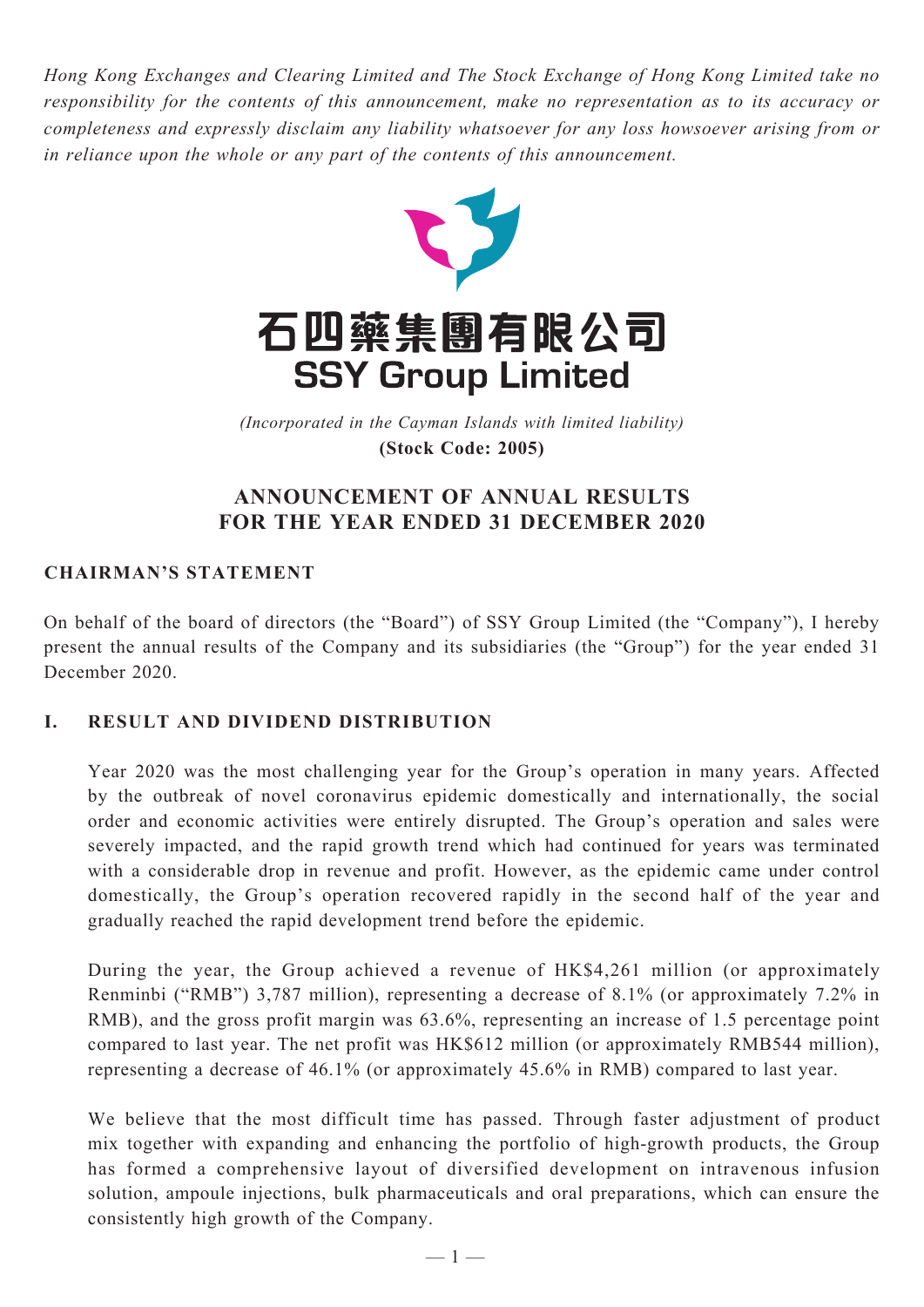At present, the Company has sufficient operating cash flow. The Board resolved to pay a final dividend of HK\$0.05 per share on 8 June 2021 to the shareholders named in the register of members of the Company on 26 May 2021, which represented a decrease of approximately 17% compared to last year. The full-year dividend to be distributed is HK\$0.10 per share, representing a decrease of approximately 9% compared to last year.

### **II. BUSINESS REVIEW**

#### **Revenue**

For the year ended 31 December 2020, revenue of the Group amounted to approximately HK\$4,260,898,000, representing a decrease of 8.1% as compared to HK\$4,635,675,000 in last year. A breakdown of revenue of the Group for the year ended 31 December 2020 is set out as follows:

|                   |                                           | 2020            |          | 2019      |            |            |
|-------------------|-------------------------------------------|-----------------|----------|-----------|------------|------------|
|                   |                                           | Percentage      |          |           | Percentage | Increase/  |
|                   |                                           | <b>Sales</b>    | of sales | Sales     | of sales   | (Decrease) |
|                   |                                           | <b>HK\$'000</b> | %        | HK\$'000  | $\%$       | $\%$       |
|                   | Intravenous infusion solution             |                 |          |           |            |            |
| and others        |                                           | 4,141,579       | 97.2     | 4,474,109 | 96.5       | (7.4)      |
| (Including:       | Non-PVC soft bag $\&$<br>upright soft bag |                 |          |           |            |            |
|                   | infusion solution                         | 1,696,131       | 39.8     | 2,573,437 | 55.5       | (34.1)     |
|                   | PP plastic bottle                         |                 |          |           |            |            |
|                   | infusion solution                         | 696,861         | 16.4     | 861,261   | 18.6       | (19.1)     |
|                   | Glass bottle infusion                     |                 |          |           |            |            |
|                   | solution                                  | 244,003         | 5.7      | 442,121   | 9.6        | (44.8)     |
|                   | Ampoule injection                         | 971,508         | 22.8     | 391,600   | 8.4        | 148.1      |
|                   | Others)                                   | 533,076         | 12.5     | 205,690   | 4.4        | 159.2      |
| Medical materials |                                           | 119,319         | 2.8      | 161,566   | 3.5        | (26.1)     |
| Total             |                                           | 4,260,898       | 100      | 4,635,675 | 100        | (8.1)      |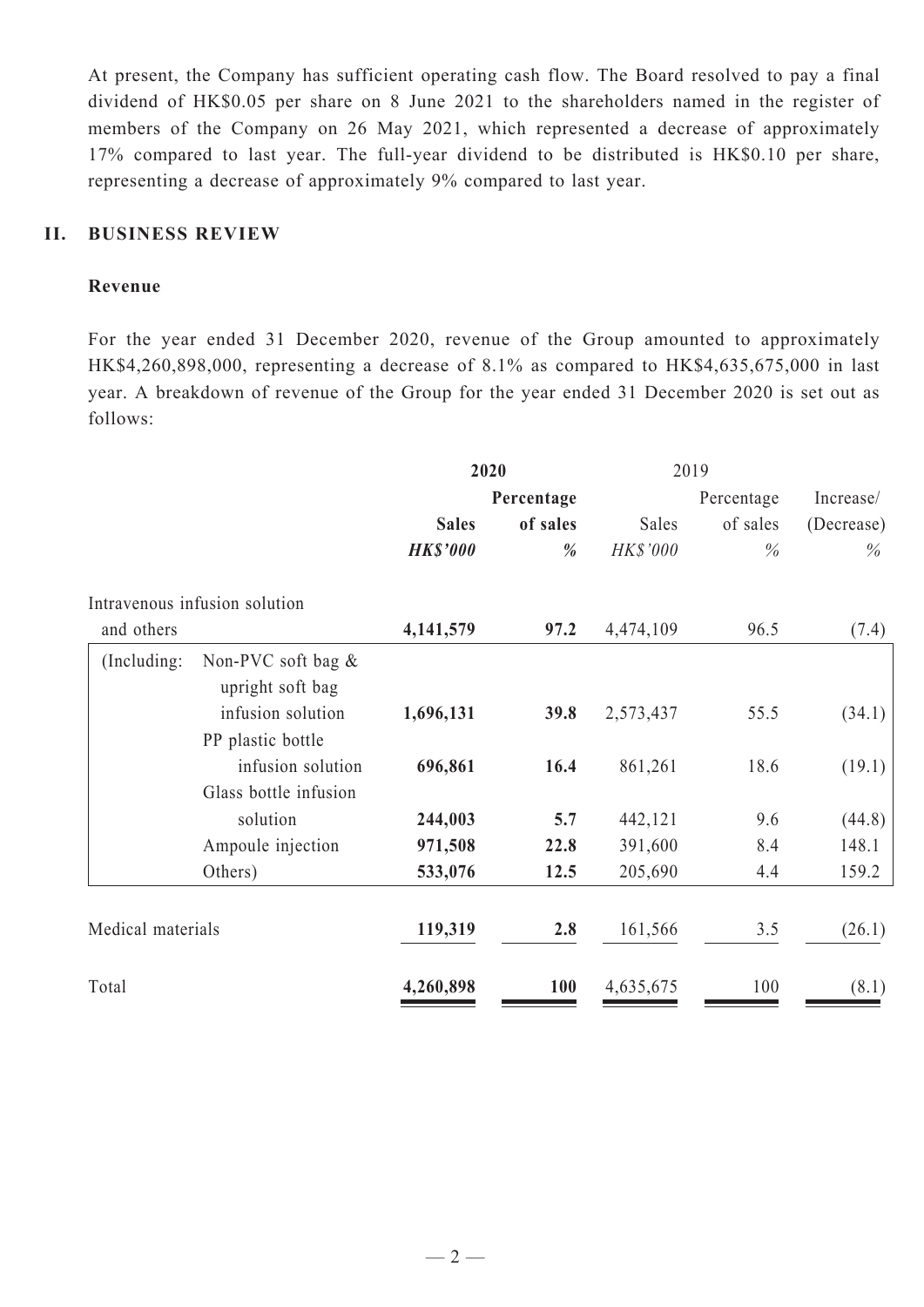During 2020, the operational activities of various size of hospitals and various types of clinics in the PRC were severely disrupted by the epidemic and thus the number of patients substantially decreased. The sales volume of intravenous infusion solutions, being the major products of the Group, dropped considerably. During the year, the sales volume of intravenous infusion solutions was approximately 1,190 million bottles/bags, representing a decrease of approximately 23% compared to the last year. On the other hand, due to the implementation of national centralised procurement, sales volume and sales price of key product Moxifloxacin Hydrochloride & Sodium Chloride Injection dropped significantly. Being one of the factors for the decrease of revenue of intravenous infusion solutions during the year, the Company was fully committed in dealing with the remaining problems. Facing significant pressure from the market, the Group responded actively by extending sales & marketing and supply services through "cloud services" and other means, further securing and stabilizing its market, strengthening sales of therapeutic intravenous infusion solution products and increasing its effort in promoting the sales of new products in different provinces, and laid a solid market foundation for the rapid recovery of the Company's intravenous infusion solution business after the epidemic.

During the year, the Group took effective measures to actively adjust its product mix and facilitate the rapid growth of businesses in ampoule, bulk pharmaceuticals and oral preparations, so as to further achieve the diversification of the Company's business.

The broader variety of ampoule products resulted in the continuous rapid growth in sales. Small-volume injection products of the Group such as Betahistine Hydrochloride & Sodium Chloride Injection, Ambroxol Hydrochloride Injection and Potassium Chloride Injection achieved significant sales growth, maintaining and strengthening the operational advantage. During the year, sales of ampoule products amounted to RMB863 million, representing a growth of 1.5 times compared to last year. During the year, with a combined market demand, a new production line designated for 10ml PP ampoule injections was built to further expand production capacity of specialised ampoule products.

In respect of bulk pharmaceuticals business, due to the epidemic in year 2020, customer certification was slow and exports of products was below expectation. However, through continuous optimization and enhancement of production processes, preliminary production cost advantage has revealed, product mix became increasingly rich and foundation of utilisating production capacity became ready. A new landscape is gradually formed with major bulk pharmaceuticals including Moxifloxacin Hydrochloride, Hydroxyethyl starch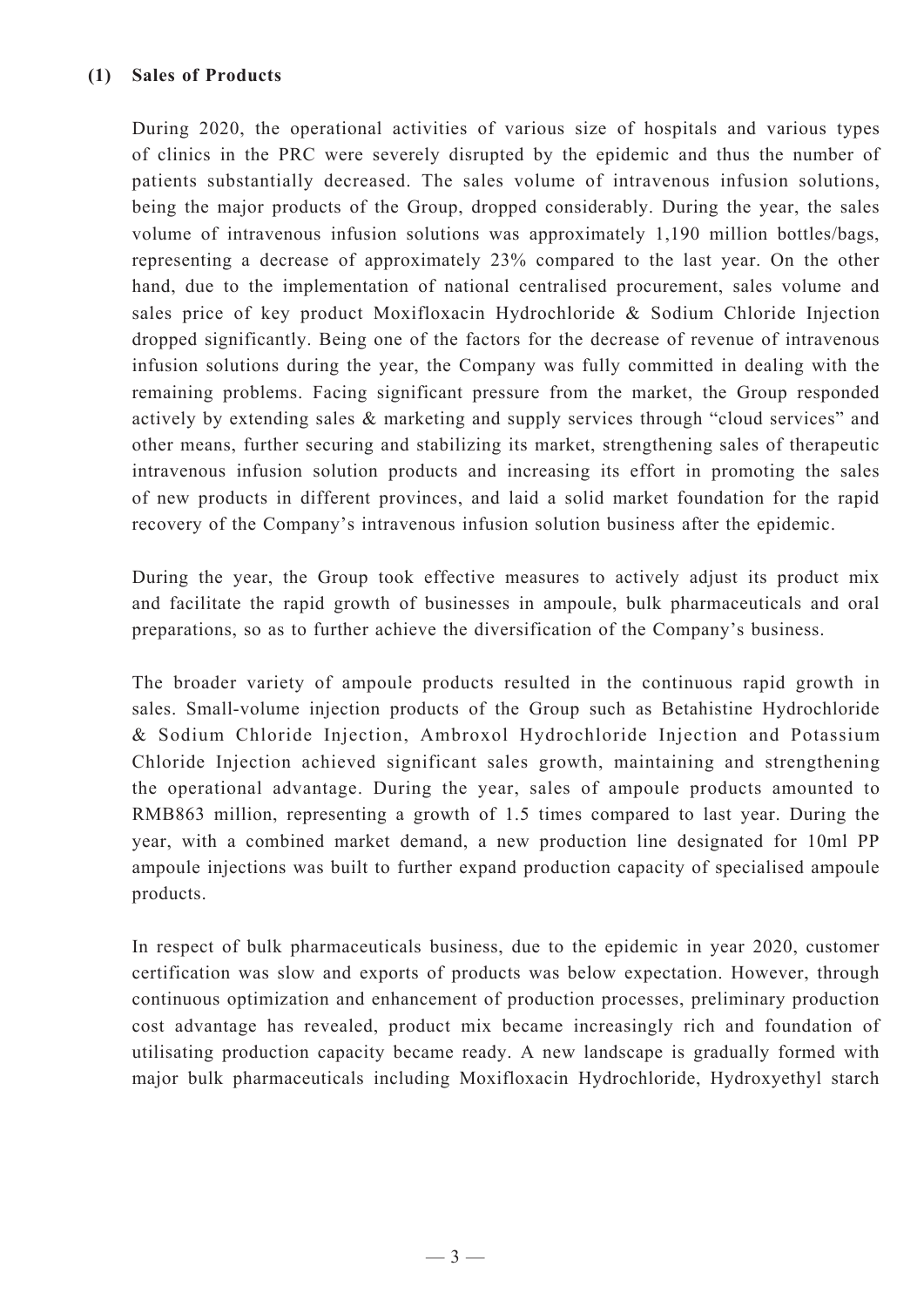130 and 40, Azithromycin, Caffeine, Theophylline, Aminophylline and Metronidazole as foundation, and promising new products including Dexmedetomidine Hydrochloride, Ipratropium Bromide, Lurasidone Hydrochloride, Blonanserin, Cinacalcet Hydrochloride, Linezolid, L-malic acid, Terbutaline Sulfate, Epalrestat, Pentoxifylline, Rosuvastatin Calcium, Pitavastatin Calcium, Argatroban, Lacosamide, Ornidazole, Levornidazole and Doxofylline which are high value-added specialised bulk pharmaceuticals as coordinating development.

Oral preparations business segment achieved preliminary results. Through new products development, market was driven faster and opportunities brought by the national centralised procurement was seized, business development of solid preparations began to take shape. After implementation of centralised procurement in the PRC, new products Cefdinir capsule and Prucalopride Succinate tablet were the first tender won by the Group creating a new path to accelerate the planning of new products, cover the national market and improve the accessibility of drugs. The PRC government has ordered the Group's Abidol Hydrochloride capsule as a broad-spectrum antiviral drug through centralised procurement, which has played a positive role in this fight against the epidemic, and was included in the "Diagnosis and Treatment Program for Novel Coronavirus Infected Pneumonia". It was also listed in the "Guidelines for the Rational Use of Antiviral Drugs in Children with Viral Infectious Respiratory Diseases" and the National Medical Insurance Catalogue 2019. Taking this opportunity of fighting against the epidemic, we have made important breakthroughs in the market development and promotion of Abidol. It was admitted to either Catalogue of Products for Epidemic Prevention and Control or Green Channels for Preventive and Control Drugs in 27 provinces and municipalities, thereby bringing out better social benefits. The revenues of Abidol for the year amounted to RMB93.40 million, representing a significant increase of 13.5 times compared to last year. Widely known to doctors during this outbreak, the product will become one of the main antiviral drugs in the PRC.

Export sales to foreign countries achieved a growth despite the general trend, with increases in export revenue of 40.7% and export revenue of infusion solution of 10.2% during the year as compared to last year. We completed the registration for 49 product specifications overseas, and increased 7 new countries for export including Saudi Arabia, Sri Lanka and Guinea-Bissau.

In respect of medical materials, Jiangsu Best New Medical Material Co., Ltd. brought its own technological advantages into play, greatly enhanced the integrated supporting functions of the downstream production chains in rubber stoppers and infusion films, and continued to increase the production capacity and product coverage. It actively participated in the research and development of its clients' generic drugs and associated approval of consistency evaluation, further revealing the advantage of its product scale.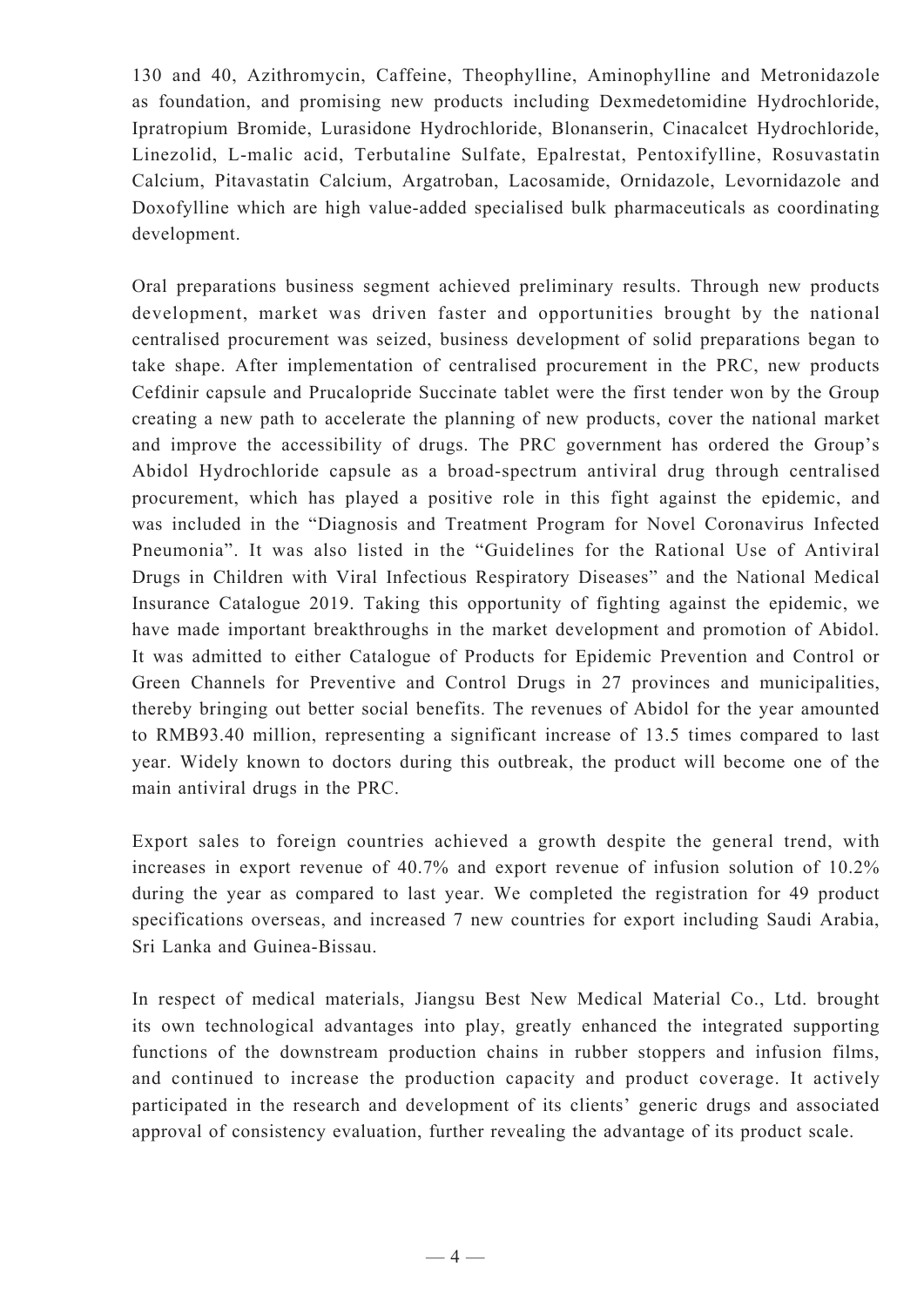#### **(2) Research and Development of New Products**

Following along the lines of transformation, upgrade and innovation development, the Group continuously increased its efforts in technological innovation, expedited the research and development of new products as well as the construction progress of an innovative platform integrating production, education, research and application, and gradually forming a set of comprehensive, scientific and articulate technological innovation system and working mechanism. The Group has successively entered into strategic cooperation with China Pharmaceutical University, Shenyang Pharmaceutical University and Hebei Medical University, has entered into cooperation agreement with The Fourth Hospital of Hebei Medical University, Hebei University and Hebei Institute of Drug and Medical Device Testing, and was successfully certified as the Champion of National Demonstration Enterprise as well as the Leading Technology Enterprise of Hebei Province. Hebei Guangxiang Pharmaceutical Co., Ltd. has also been successively approved for innovation platforms including the High and New Technology Enterprise in the PRC, National Postdoctoral Scientific Research Workshop, Hebei Province Micro-reaction Continuous Synthesis Bulk Pharmaceutical Engineering Research Center and Hebei Province Industrial Enterprise Class A Research & Development Entity. The successful establishment of these innovation platforms provided a more solid support and developed a more powerful driver for the Group to build up as a national innovative enterprise.

The Group's pilot-testing and industrialised support project for pharmaceutical research and development platform have been handed over for use in May 2020, which will further reveal the innovative consolidation effect and facilitate the Group's industrial transformation and upgrade.

Taking into account of existing and potential markets, the Group is persistent in pushing forward the research and development of innovative drugs and generic drugs as well as the consistency evaluation of generic drugs, and achieved results as expected. Type I innovative drug NP-01, the Group's first innovative drug, has received approval for clinical trial and its clinical testing research have already commenced, demonstrating the Group's transformation from generic drug research and development to a new stage of combination of generic and innovative drugs.

During year 2020, 6 products with 7 specifications, including Prucalopride Succinate tablet (1mg, 2mg), Cefdinir capsule (0.1mg), Rosuvastatin Calcium Tablet (10mg), Doxofylline Injection, Ropivacaine Hydrochloride Injection and Moxifloxacin Hydrochloride & Sodium Chloride Injection, passed the Consistency Evaluation of Quality and Efficacy of Generic Drugs in the PRC or were regarded as passing the consistency evaluation. Among which, Doxofylline Injection and Ropivacaine Hydrochloride Injection were the first one of these products passing the consistency evaluation, while Cefdinir capsule was the second one of such product passing the consistency evaluation. Doxofylline Injection has a new type of packaging in PP ampoule instead of the original glass ampoule for better convenience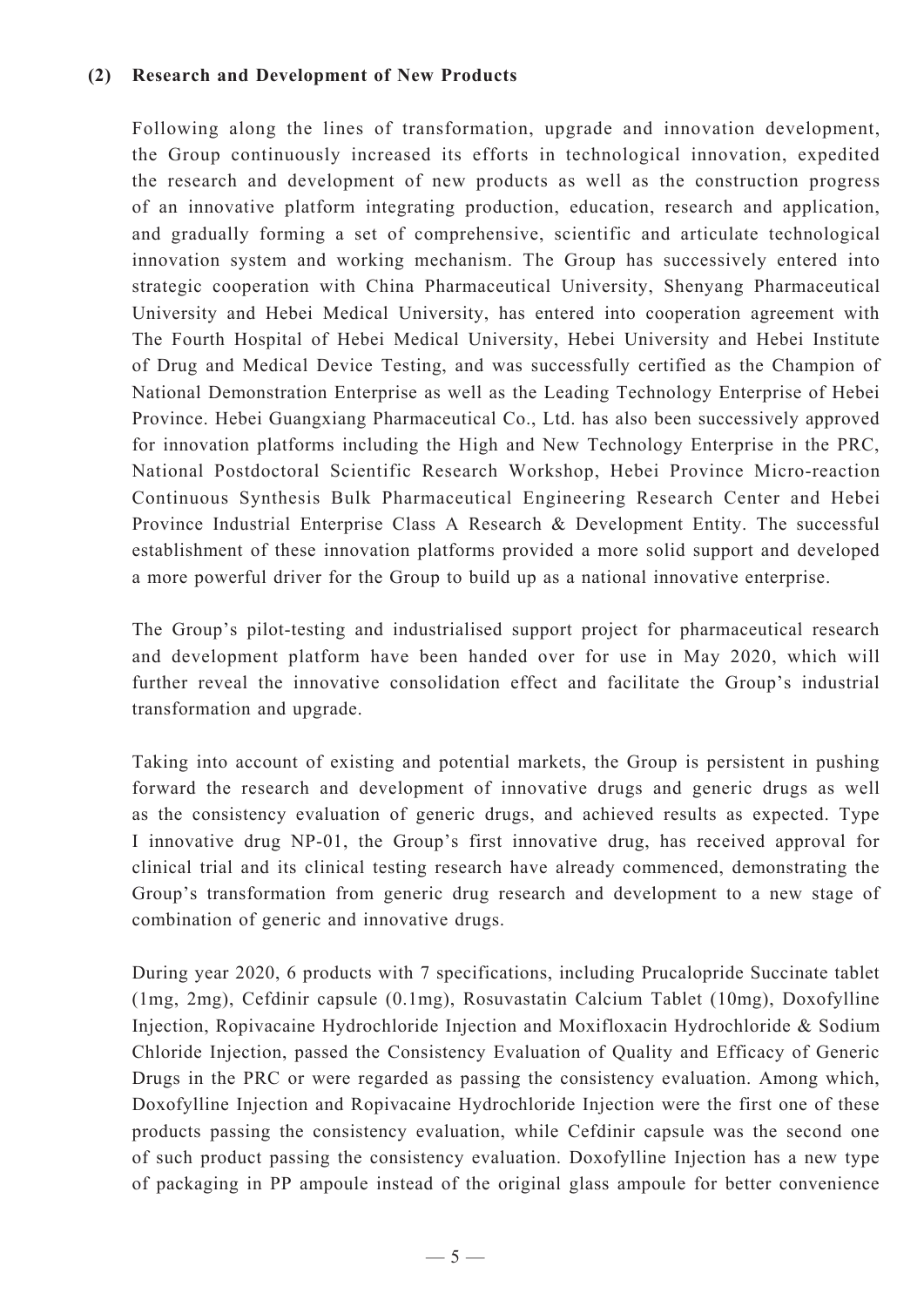and safety, and is expected to become the most competitive product in the anti-asthmatic drug market. Ropivacaine Hydrochloride Injection is a new type of local anesthetic drug being the first one of such product passing through consistency evaluation, such that demand of such drug in the PRC will be well satisfied and replacement of original drugs will be achievable. The approved production of various new solid preparations such as Cefdinir capsule, Prucalopride Succinate tablet and Rosuvastatin Calcium Tablet will push forward the accelerating growth of the Company's oral preparations business segment, and facilitate the consistent improvement and optimisation of the Company's product mix.

Based on the research and development in 2020, five approvals for consistency evaluation of injections have been obtained during the year. Ciprofloxacin Lactate Injection was the first one of such product passing the consistency evaluation in the PRC while Fluconazole and Sodium Chloride Injection and Bromhexine Hydrochloride Injection were the second ones of such products passing the consistency evaluation in the PRC. The 250ml: 0.25g specification and 100ml:0.5g specification of Metronidazole and Sodium Chloride Injection were the first and second one of such specifications passing the consistency evaluation in the PRC respectively.

Through the combination of fundamental and innovative researches, the protection of intellectual property rights is progressively achieved at the same time. As of now, the Group has cumulatively applied for 146 patents and received authorisation of 89 patents, including 48 invention patents and 3 international invention patents.

### **III. PROSPECTS FOR DEVELOPMENT**

Looking ahead in 2021, domestic and international economy will remain complex and dynamic. Affected by the normality under novel coronavirus epidemic, the pressure arising from external factors may persist and bring new challenges to the Group's operation and sales. Facing numerous uncertainties, the Group will continue to keep its composure, uphold its development focus and do its best in maintaining the momentum in sustainable and stable development of the Group. The Group will promote development by innovation, and improve efficiency by management.

1. We will maintain the leading position of our major products in intravenous infusion solution market. We will strive to achieve recovery growth of intravenous infusion solution segment, with an estimated sales volume of 1,600 million bottles/bags, representing an increase of approximately 34% from 2020. Meanwhile, we will continue to strengthen the sales proportion of therapeutic and specialised intravenous infusion solution products.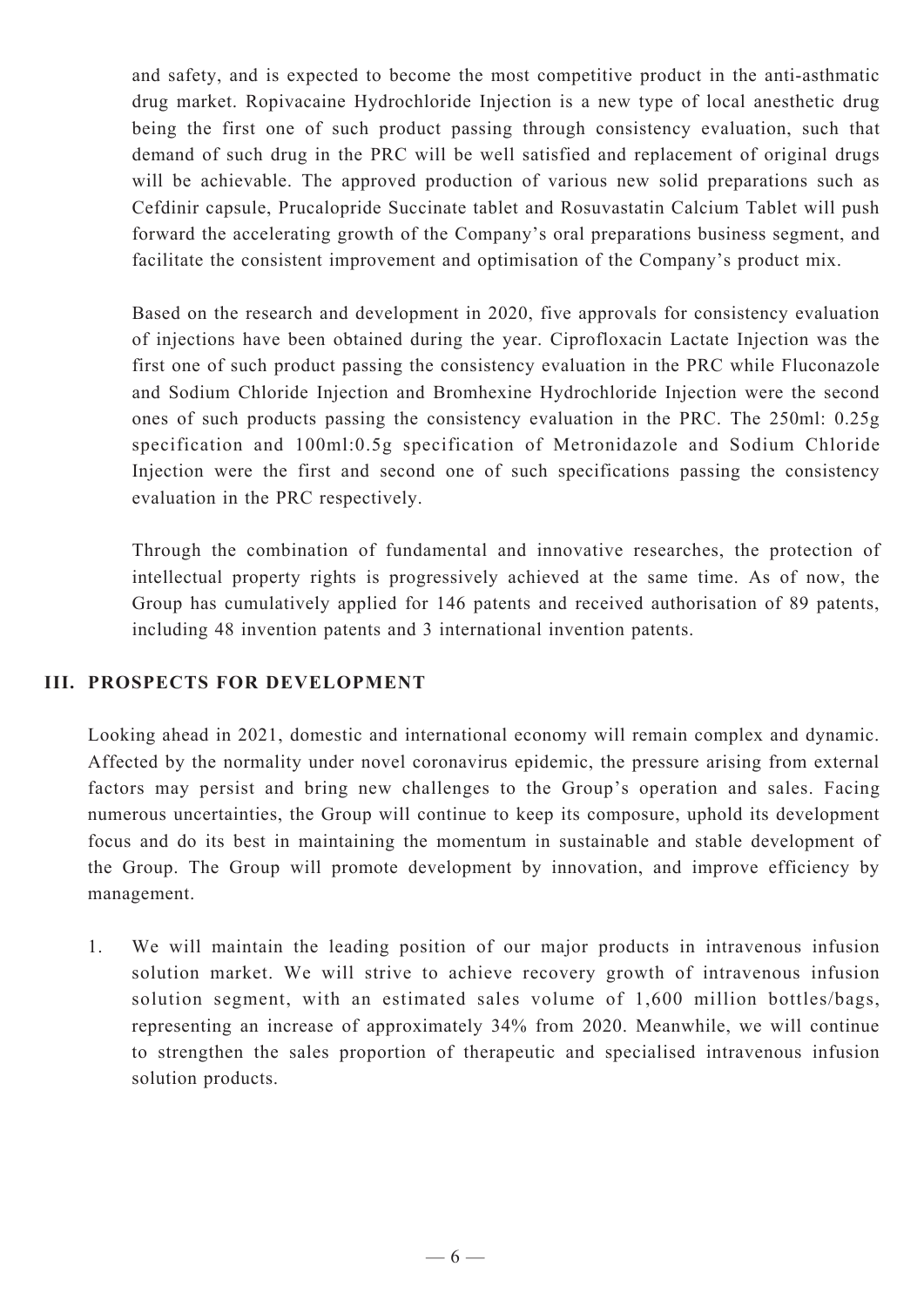- 2. We will continue to maintain the fast growth of ampoule injection business. While developing the market for Hydrochloride Betahistine injection, the Group will take advantage of the tender won by Doxofylline Injection and Bromhexine Hydrochloride Injection in national centralised procurement and broaden the market size of new products so as to make ampoule business segment one of the principal businesses of the Company soon.
- 3. We will actively utilise the production capacity of bulk pharmaceuticals, and continue to strengthen fundamental management efforts such as cost reduction, efficiency improvement, technological advancement, safety enhancement and environmental protection. We will improve management ability of our team. With the goal of reducing costs and improving capacity utilisation, we will facilitate the Group's overall scale expansion. In 2021, we will complete the corporate restructuring of the bulk pharmaceuticals business and lay a solid foundation for its listing in the PRC.
- 4. We will continue to make progress on implementation of innovative drug evaluations and consistency evaluations. We will adhere to the new product development idea of "combination of generic and innovative drugs" with injections development as the basis, reinforcing the Group's technological and product advantages in the intravenous infusion solutions industry of the PRC. At the same time, we will take into consideration of research and development of new types of oral preparation, bulk pharmaceuticals and medical materials, and speed up the formation of advantages in the research and development of drugs for chronic diseases, circulatory systems, emergency anesthesia drugs, antipyretic and analgesic drugs and new anti-infective drugs, as well as medical materials in the PRC. The sustainable development of the Group will be consolidated.

On one hand, the Group has been developing injection products to a series through continuous efforts over time. The Group intends to gradually create a high-end anti-infective product series focusing on Moxifloxacin Hydrochloride & Sodium Chloride Injection, Fluconazole and Sodium Chloride Injection, Ciprofloxacin Lactate Injection and Metronidazole and Sodium Chloride Injection as well as Levornidazole & Sodium Chloride Injection (Type 2.1 in the PRC awaiting approval), Linezolid & Glucose Injection and Cefdinir Capsules, and create a product series in the respiratory field including Bromhexine Hydrochloride Injection, Ambroxol Infusion products, Doxofylline Injection and Terbutaline Sulfate spray for inhalation. The hemodialysis and peritoneal dialysis product series will form the Company's product portfolio in the field of dialysis for kidney disease. In the meantime, the Group concentrated its efforts in the development of drugs with market demand such as new microspheres, liposomal high-end injection, lyophilized powder injection, infusion bag, with two or more chambers and aseptic filling injection, and gradually establishes its leading position in injections in terms of high-end drug administration system and innovative packaging form.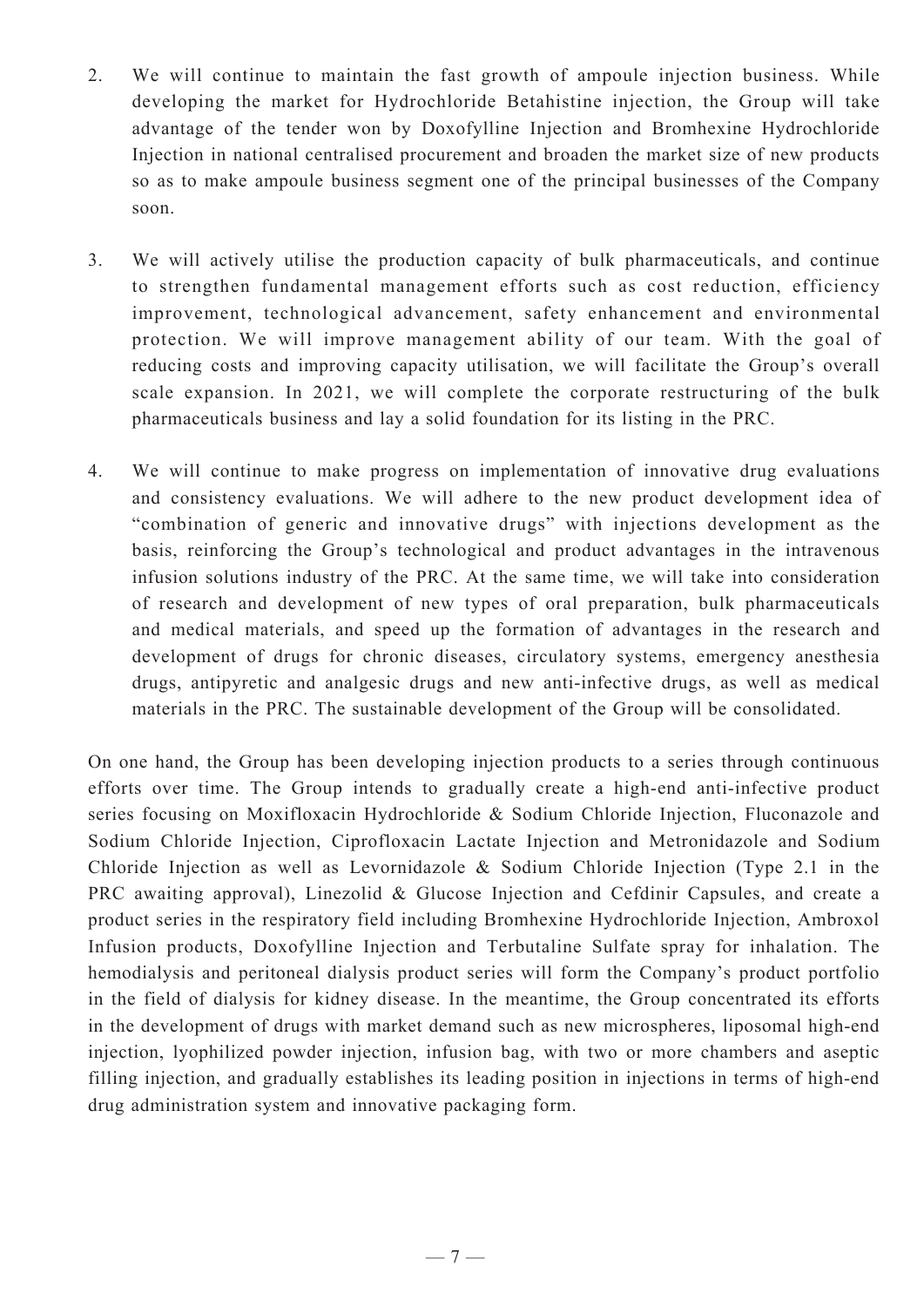On the other hand, the Group strives to make new breakthroughs in the research and development of innovative drugs. The Group will push forward the phase I clinical trial of anti-tumor Type 1 innovative drug NP-01, and conduct preliminary research on anti-liver fibrosis Type 1 innovative drug AND-9, anti-epileptic compound QO-83 and anti-tumor Type 2 chemical innovative drug Miriplatin in a thorough and diligent manner, so as to apply for clinical trial registration as soon as possible.

Facing the risks and challenges persisting during the post-epidemic era, we are full of confidence on the future development of the Group. Leveraging on the competitive edges on our scale, quality, lean management and branding in the industry, we will firmly grasp development initiatives, keep the tenacity and vitality from innovation development, and push forward high-quality development of the Group. We will deliver more solid development results to bring satisfactory returns to our investors.

I would like to take this opportunity to express our gratitude to our investors and all staff of the Group for their support to the development of the Company.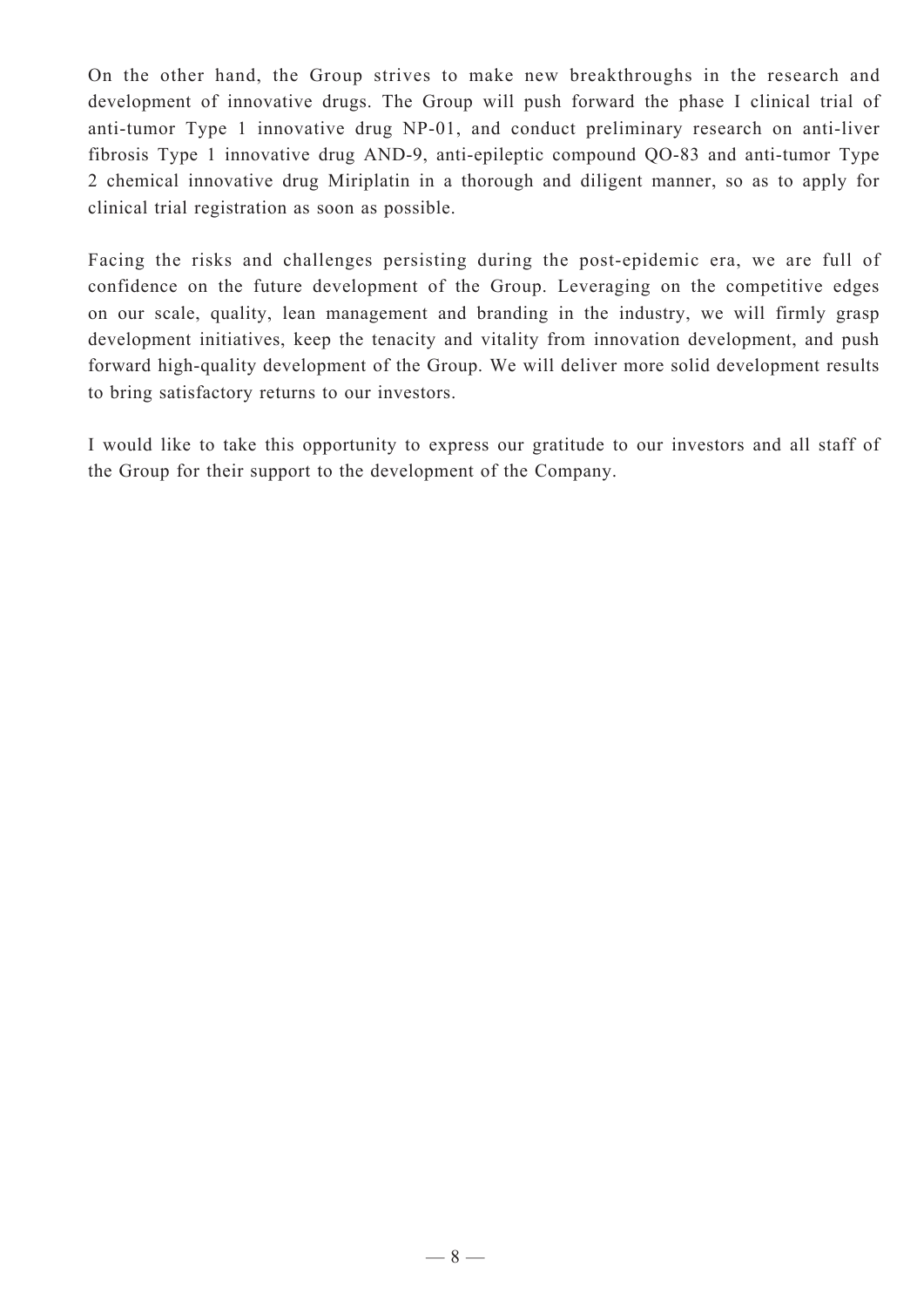# **Consolidated statement of profit or loss and other comprehensive income**

*For the year ended 31 December 2020 (Expressed in Hong Kong dollars)*

|                                                                                                                      |                | 2020            | 2019                    |
|----------------------------------------------------------------------------------------------------------------------|----------------|-----------------|-------------------------|
|                                                                                                                      | <b>Note</b>    | <b>HK\$'000</b> | HK\$'000                |
| Revenue                                                                                                              | $\mathfrak{Z}$ | 4,260,898       | 4,635,675               |
| Cost of sales                                                                                                        |                | (1, 552, 523)   | (1,758,842)             |
| Gross profit                                                                                                         |                | 2,708,375       | 2,876,833               |
| Other income                                                                                                         |                | 71,717          | 157,886                 |
| Selling and distribution costs                                                                                       |                | (1,613,294)     | (1,261,406)             |
| General and administrative expenses                                                                                  |                | (408, 240)      | (378, 929)              |
| Impairment loss on trade, bill and other receivables                                                                 |                | 324             | (2,728)                 |
| <b>Profit from operations</b>                                                                                        |                |                 | 758,882 1,391,656       |
| Finance income                                                                                                       |                | 17,805          | 24,755                  |
| Finance costs                                                                                                        |                | (51, 472)       | (55,268)                |
| Finance costs — net                                                                                                  | 4(a)           | (33, 667)       | (30, 513)               |
| Profit before taxation                                                                                               | $\overline{A}$ | 725,215         | 1,361,143               |
| Income tax                                                                                                           | 5              | (114,396)       | (223, 838)              |
| Profit for the year                                                                                                  |                |                 | 610,819 1,137,305       |
| Other comprehensive income for the year, net of nil tax                                                              |                |                 |                         |
| Item that may be reclassified subsequently to profit or loss:<br>Exchange differences on translation to presentation |                |                 |                         |
| currency                                                                                                             |                | 418,623         | (130, 803)              |
| Other comprehensive income for the year                                                                              |                | 418,623         | (130, 803)              |
| Total comprehensive income for the year                                                                              |                |                 | $1,029,442$ $1,006,502$ |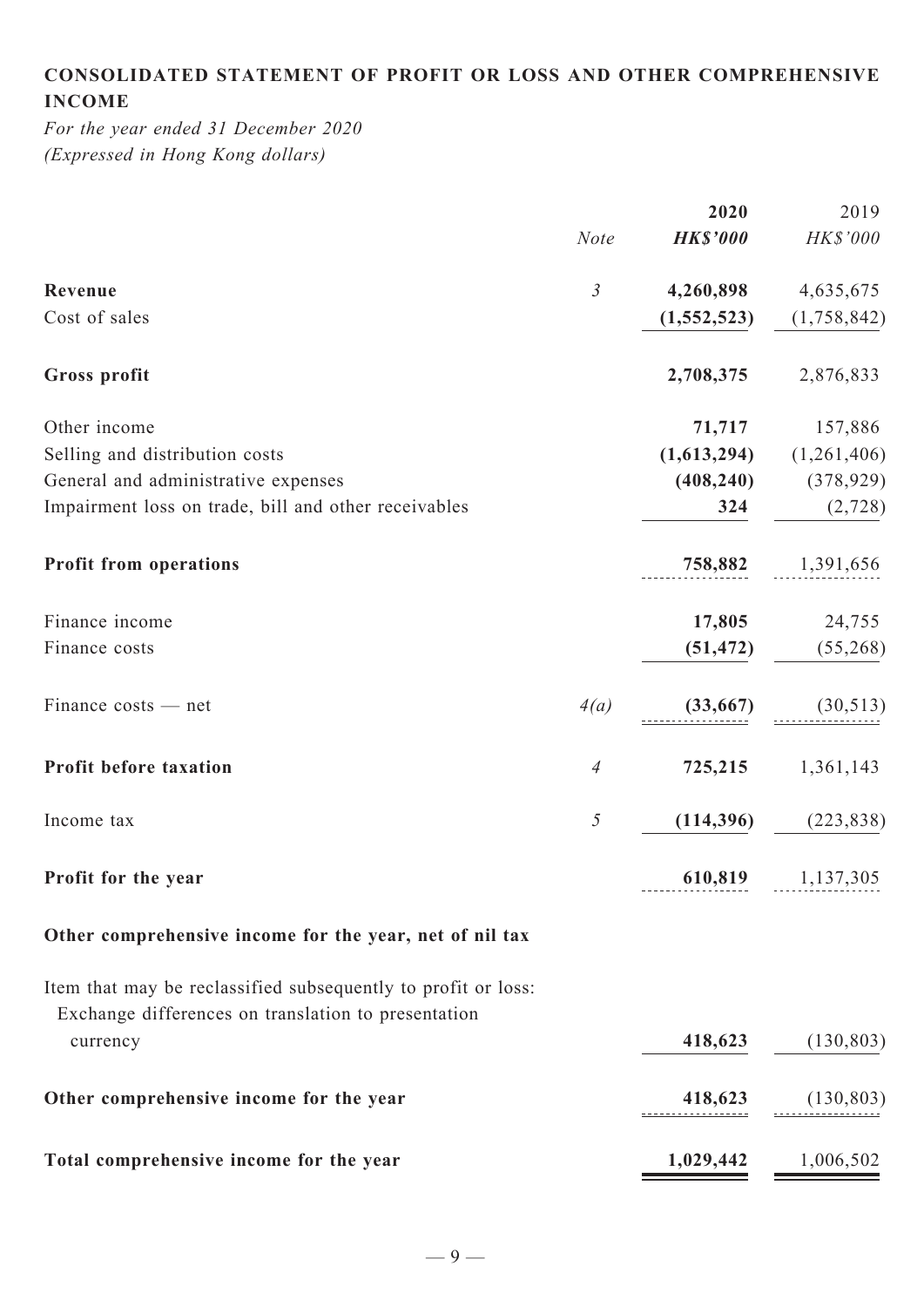|                                             | <b>Note</b> | 2020<br><b>HK\$'000</b> | 2019<br>HK\$'000 |
|---------------------------------------------|-------------|-------------------------|------------------|
| Profit attributable to:                     |             |                         |                  |
| Equity shareholders of the Company          |             | 611,971                 | 1,136,101        |
| Non-controlling interests                   |             | (1,152)                 | 1,204            |
| Profit for the year                         |             | 610,819                 | 1,137,305        |
| Total comprehensive income attributable to: |             |                         |                  |
| Equity shareholders of the Company          |             | 1,014,508               | 1,009,287        |
| Non-controlling interests                   |             | 14,934                  | (2,785)          |
| Total comprehensive income for the year     |             | 1,029,442               | 1,006,502        |
| Earnings per share                          |             |                         |                  |
| — Basic                                     | 6(a)        | <b>HK\$0.2019</b>       | HK\$0.3755       |
| - Diluted                                   | 6(b)        | <b>HK\$0.2012</b>       | HK\$0.3725       |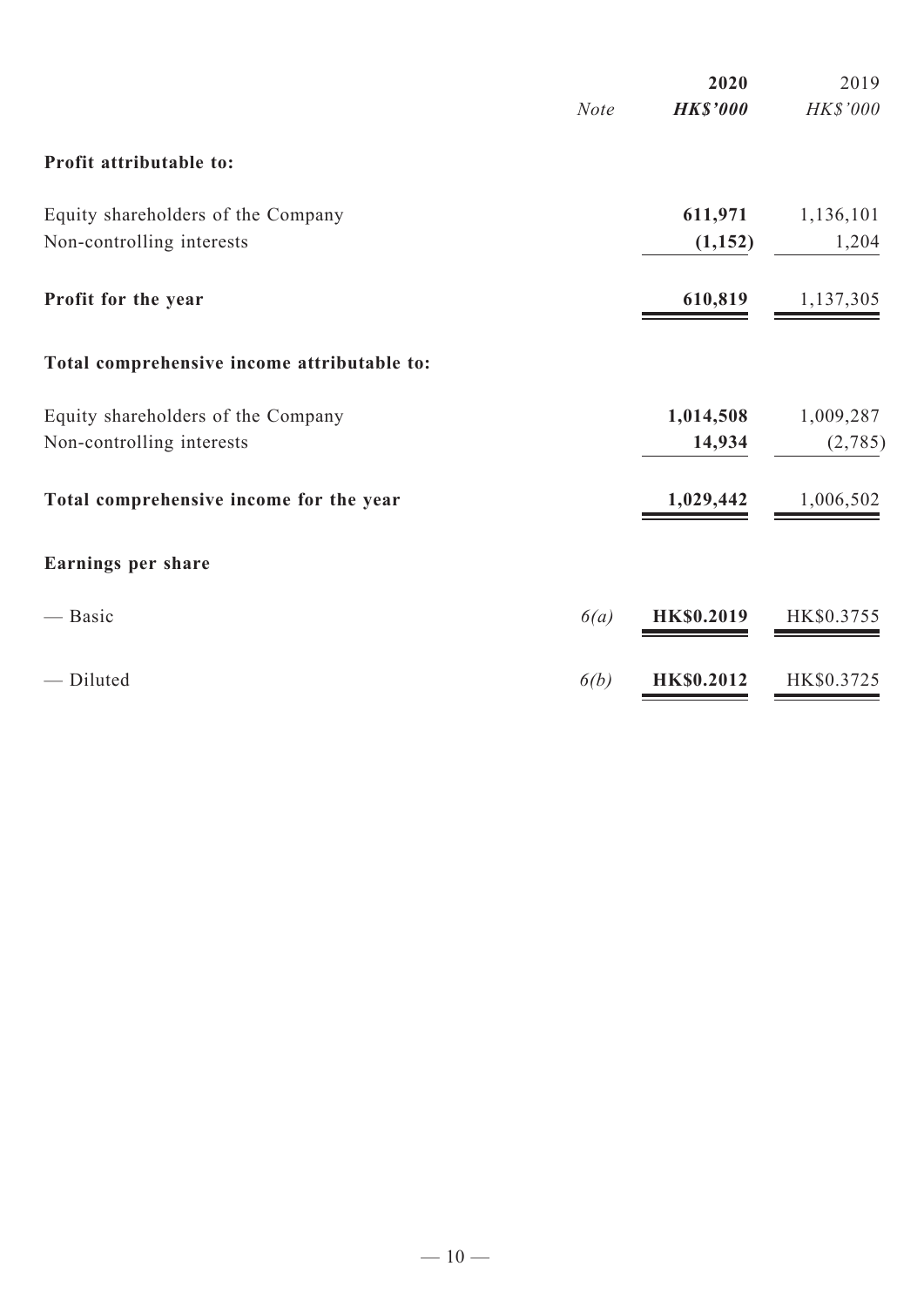# **Consolidated statement of financial position**

*For the year ended 31 December 2020 (Expressed in Hong Kong dollars)*

|                                               | 31 December     | 31 December         |
|-----------------------------------------------|-----------------|---------------------|
|                                               | 2020            | 2019                |
| <b>Note</b>                                   | <b>HK\$'000</b> | HK\$'000            |
| Non-current assets                            |                 |                     |
| Property, plant and equipment                 | 3,836,141       | 3,414,398           |
| Right-of-use assets                           | 333,382         | 263,652             |
| Intangible assets                             | 685,389         | 545,509             |
| Deferred tax assets                           | 20,863          | 13,022              |
| Pledged bank deposits and fixed deposits      | 119,335         | 122,798             |
|                                               | 4,995,110       | 4,359,379           |
| <b>Current assets</b>                         |                 |                     |
| Inventories                                   | 638,301         | 506,923             |
| $\overline{7}$<br>Trade and bills receivables | 1,813,313       | 1,803,279           |
| Prepayments, deposits and other receivables   | 294,709         | 230,070             |
| Pledged bank deposits and time deposits       | 66,369          | 7,262               |
| Cash and cash equivalents                     | 1,445,905       | 817,429             |
|                                               |                 | 4,258,597 3,364,963 |
| <b>Current liabilities</b>                    |                 |                     |
| Borrowings                                    | 1,327,115       | 816,915             |
| $\delta$<br>Trade payables                    | 240,562         | 171,798             |
| Contract liabilities                          | 45,929          | 47,411              |
| Lease liabilities                             | 3,664           | 2,394               |
| Accruals and other payables                   | 469,591         | 475,283             |
| Income tax payable                            | 30,883          | 63,207              |
|                                               | 2,117,744       | 1,577,008           |
| Net current assets                            | 2,140,853       | 1,787,955           |
| Total assets less current liabilities         |                 | 7,135,963 6,147,334 |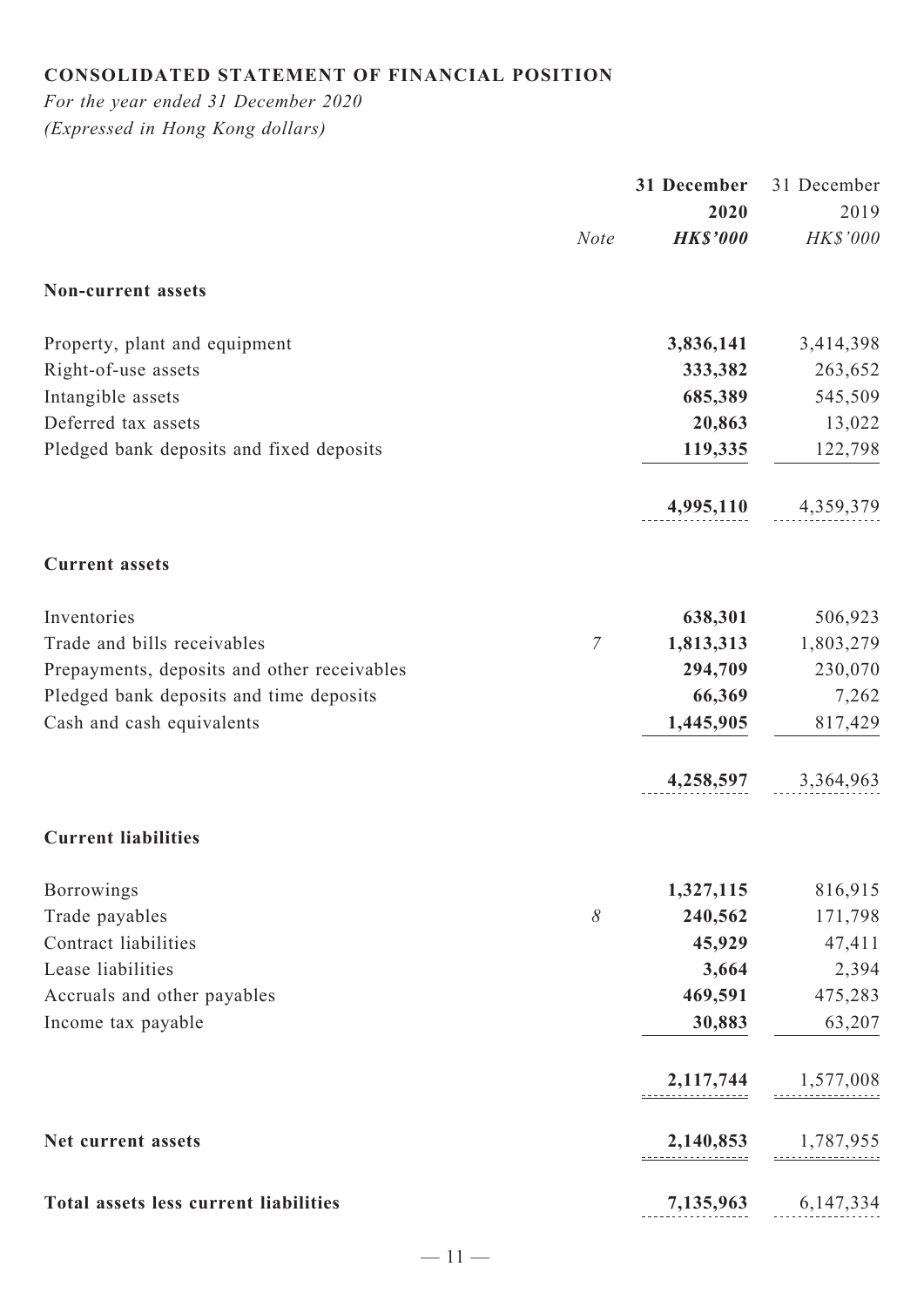|                                                         |             | 31 December     | 31 December |
|---------------------------------------------------------|-------------|-----------------|-------------|
|                                                         |             | 2020            | 2019        |
|                                                         | <b>Note</b> | <b>HK\$'000</b> | HK\$'000    |
| <b>Non-current liabilities</b>                          |             |                 |             |
| Borrowings                                              |             | 1,099,957       | 878,942     |
| Lease liabilities                                       |             | 4,610           | 904         |
| Deferred tax liabilities                                |             | 19,348          | 24,203      |
| Deferred revenue                                        |             | 96,837          | 56,137      |
|                                                         |             | 1,220,752       | 960,186     |
|                                                         |             |                 |             |
| <b>NET ASSETS</b>                                       |             | 5,915,211       | 5, 187, 148 |
| <b>CAPITAL AND RESERVES</b>                             | 9           |                 |             |
| Share capital                                           |             | 67,682          | 67,454      |
| Reserves                                                |             | 5,584,354       | 4,918,968   |
| Total equity attributable to equity shareholders of the |             |                 |             |
| Company                                                 |             | 5,652,036       | 4,986,422   |
| Non-controlling interests                               |             | 263,175         | 200,726     |
| <b>TOTAL EQUITY</b>                                     |             | 5,915,211       | 5,187,148   |
|                                                         |             |                 |             |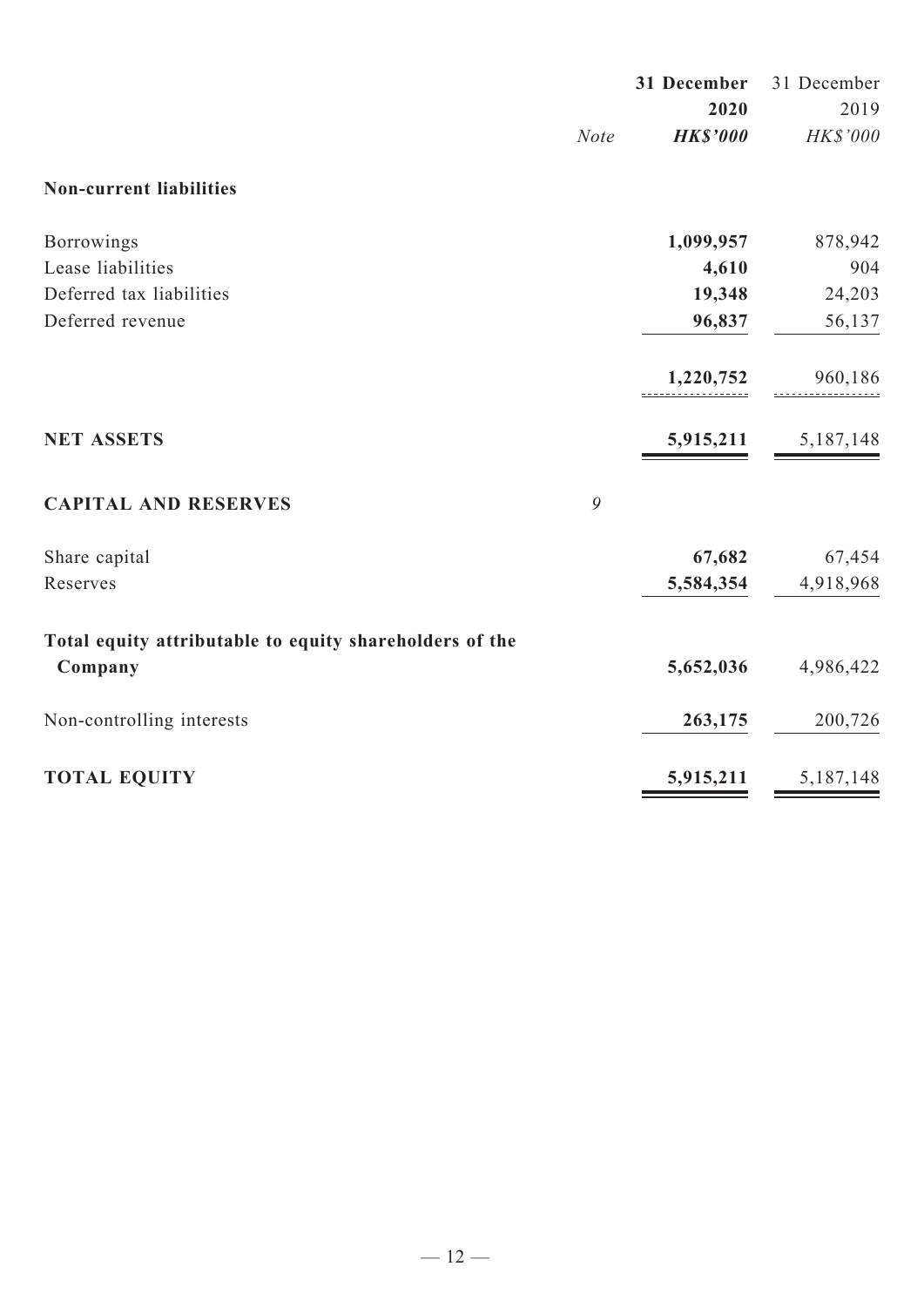#### **SELECTED NOTES TO THE CONSOLIDATED FINANCIAL STATEMENTS**

#### **1. Basis of preparation**

These financial statements have been prepared in accordance with all applicable Hong Kong Financial Reporting Standards ("HKFRSs"), which collective term includes all applicable individual Hong Kong Financial Reporting Standards, Hong Kong Accounting Standards ("HKASs") and Interpretations issued by the Hong Kong Institute of Certified Public Accountants ("HKICPA"), accounting principles generally accepted in Hong Kong and the disclosure requirements of the Hong Kong Companies Ordinance. These financial statements also comply with the applicable disclosure provisions of the Rules Governing the Listing of Securities on the Stock Exchange (the "Listing Rules"). The consolidated financial statements for the year ended 31 December 2020 comprise the Company and its subsidiaries.

The measurement basis used in the preparation of the financial statements is the historical cost basis except as set out in the accounting policies hereunder.

The preparation of financial statements in conformity with HKFRSs requires management to make judgements, estimates and assumptions that affect the application of policies and reported amounts of assets, liabilities, income and expenses. The estimates and associated assumptions are based on historical experience and various other factors that are believed to be reasonable under the circumstances, the results of which form the basis of making the judgements about carrying values of assets and liabilities that are not readily apparent from other sources. Actual results may differ from these estimates.

The estimates and underlying assumptions are reviewed on an ongoing basis. Revisions to accounting estimates are recognised in the period in which the estimate is revised if the revision affects only that period, or in the period of the revision and future periods if the revision affects both current and future periods.

#### *Changes in accounting policies*

The Group has applied the following amendments to HKFRSs issued by the HKICPA to these financial statements for the current accounting period:

- Amendments to HKFRS 3, *Definition of a Business*
- • Amendment to HKFRS 16, *Covid-19-Related Rent Concessions*

None of these developments have had a material effect on how the Group's results and financial position for the current or prior periods have been prepared or presented. The Group has not applied any new standard or interpretation that is not yet effective for the current accounting period.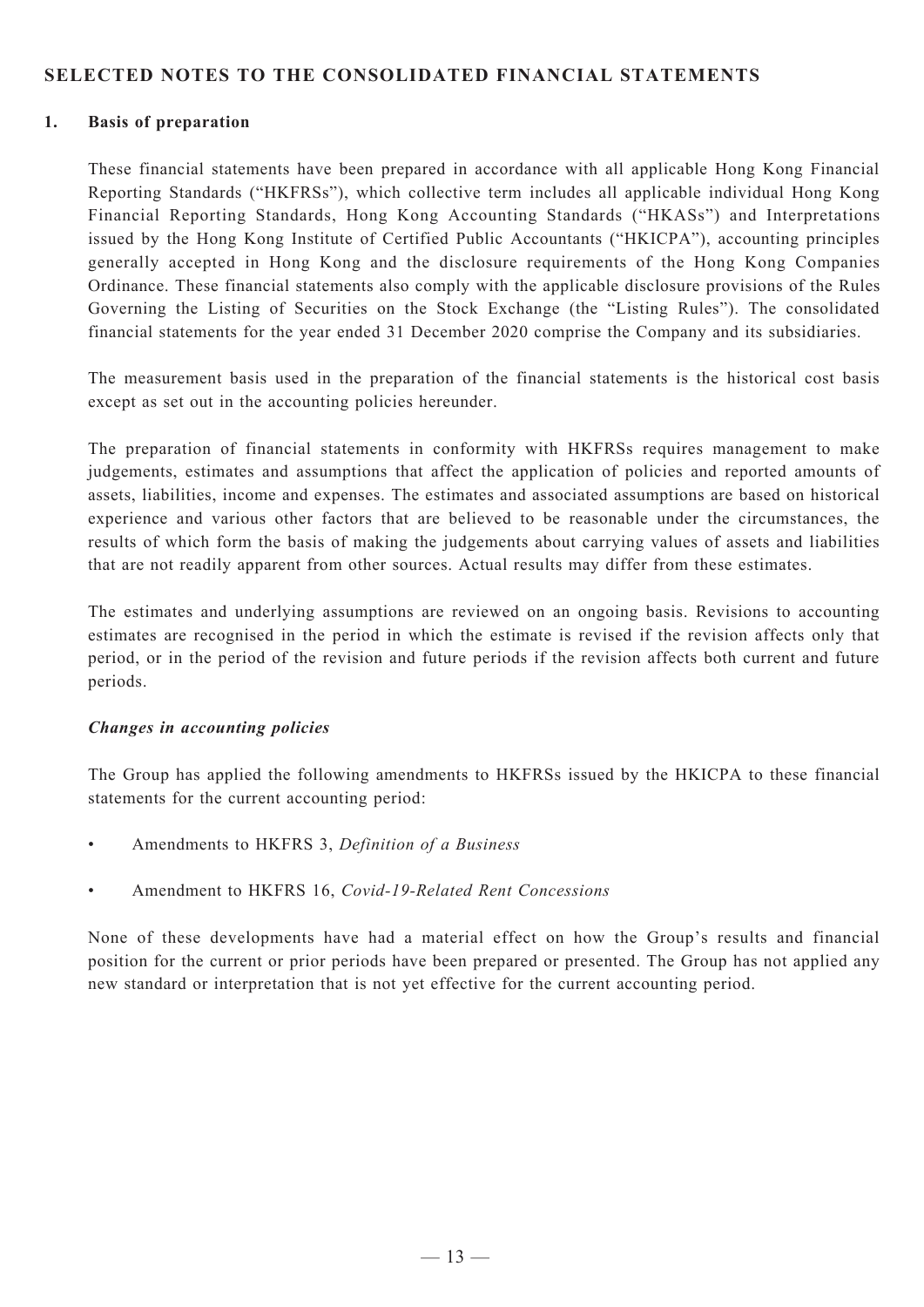#### **2. Segment reporting**

The Group manages its businesses by divisions, which are organised by a mixture of both business lines and geography. In a manner consistent with the way in which information is reported internally to the Group's most senior executive management for the purposes of resource allocation and performance assessment, the Group has identified two reportable segments, namely intravenous infusion solution and others and medical materials. No operating segments have been aggregated to form the reportable segments.

For the purposes of assessing segment performance and allocating resources between segments, the Group's senior executive management monitors the results, assets and liabilities attributable to each reportable segment on the following bases:

Segment assets include all tangible, intangible assets and current assets. Unallocated assets mainly comprise corporate cash. Segment liabilities include operating liabilities. Unallocated liabilities mainly comprise corporate borrowings.

Revenue and expenses are allocated to the reportable segments with reference to revenue generated by those segments and the expenses incurred by those segments or which otherwise arise from the depreciation or amortisation of assets attributable to those segments.

The measure used for reporting segment profit is profit from operations.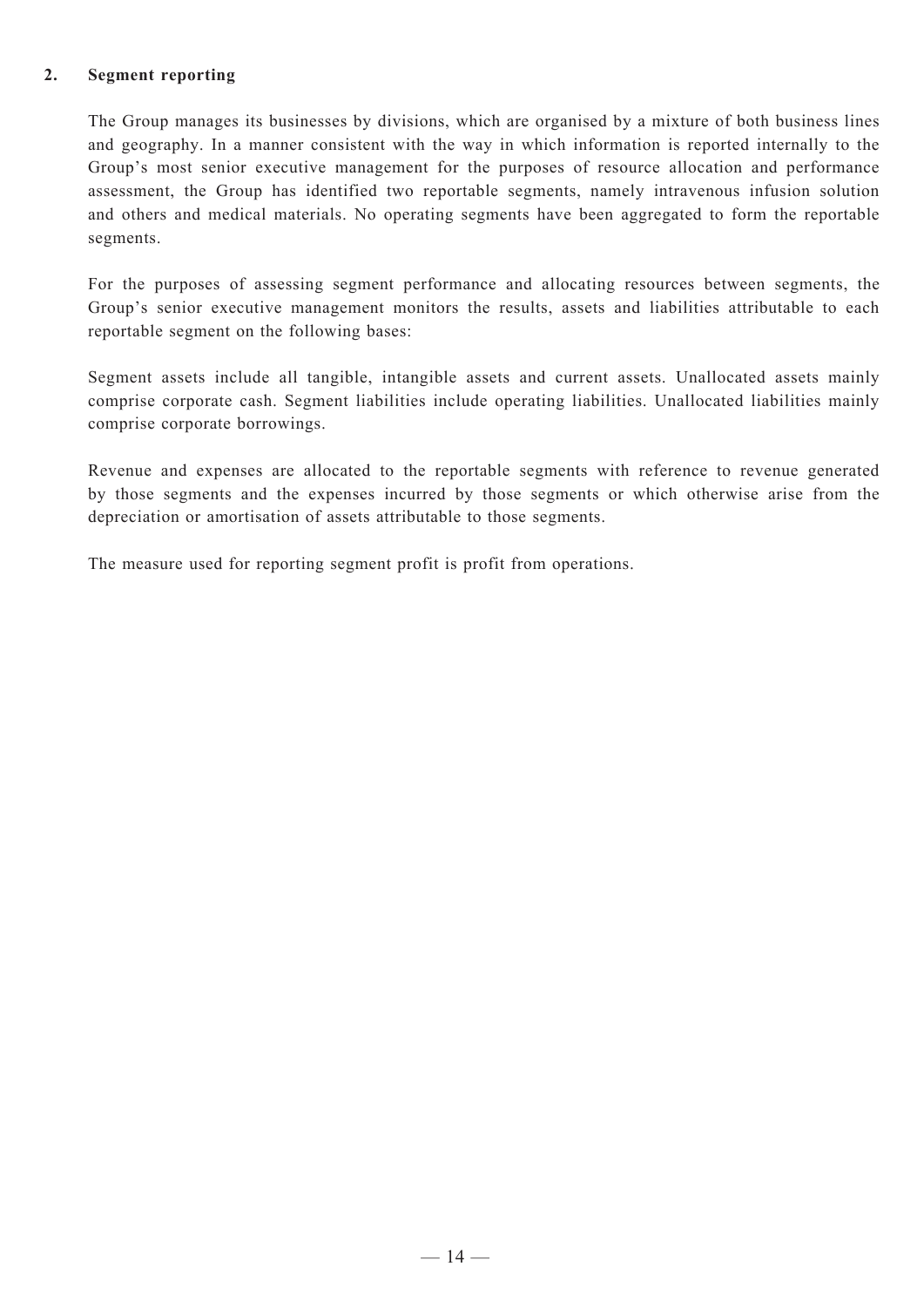Disaggregation of revenue from contracts with customers by the timing of revenue recognition, as well as information regarding the Group's reportable segments as provided to the Group's most senior executive management for the purposes of resource allocation and assessment of segment performance for the years ended 31 December 2020 and 2019 is set out below.

|                                                                                         | 2020                                                                        |                                         |                                |                                 |
|-----------------------------------------------------------------------------------------|-----------------------------------------------------------------------------|-----------------------------------------|--------------------------------|---------------------------------|
|                                                                                         | <b>Intravenous</b><br>infusion<br>solution<br>and others<br><b>HK\$'000</b> | Medical<br>materials<br><b>HK\$'000</b> | Unallocated<br><b>HK\$'000</b> | <b>Total</b><br><b>HK\$'000</b> |
| Disaggregated by timing of revenue<br>recognition                                       |                                                                             |                                         |                                |                                 |
| Point in time                                                                           | 4,140,329                                                                   | 119,049                                 |                                | 4,259,378                       |
| Over time                                                                               | 1,250                                                                       | 270                                     |                                | 1,520                           |
| Revenue from external customers                                                         | 4,141,579                                                                   | 119,319                                 |                                | 4,260,898                       |
| Inter-segment revenue                                                                   | 17,969                                                                      | 128,362                                 |                                | 146,331                         |
| Reportable segment revenue                                                              | 4,159,548                                                                   | 247,681                                 |                                | 4,407,229                       |
| Operating profit or loss/segment results                                                | 776,663                                                                     | (174)                                   | (17,607)                       | 758,882                         |
| Finance income                                                                          | 17,301                                                                      | 23                                      | 481                            | 17,805                          |
| Finance costs                                                                           | (33, 479)                                                                   | (1)                                     | (17,992)                       | (51, 472)                       |
| Profit/(loss) before taxation                                                           | 760,485                                                                     | (152)                                   | (35, 118)                      | 725,215                         |
| Income tax                                                                              | (113, 075)                                                                  | (1, 321)                                |                                | (114, 396)                      |
| Reportable segment profit/(loss) for the                                                | 647,410                                                                     |                                         | (35, 118)                      | 610,819                         |
| year                                                                                    |                                                                             | (1, 473)                                |                                |                                 |
| Depreciation and amortisation for the year<br>(Reversal of)/provision for impairment of | 293,409                                                                     | 22,003                                  | 2,928                          | 318,340                         |
| receivables                                                                             | (696)                                                                       | 372                                     |                                | (324)                           |
| Total assets/reportable segment assets                                                  | 8,688,670                                                                   | 343,294                                 | 221,743                        | 9,253,707                       |
| Additions to non-current assets                                                         | 639,589                                                                     | 18,006                                  | 9,853                          | 667,448                         |
| Total liabilities/reportable segment                                                    |                                                                             |                                         |                                |                                 |
| liabilities                                                                             | 2,335,141                                                                   | 24,228                                  | 979,127                        | 3,338,496                       |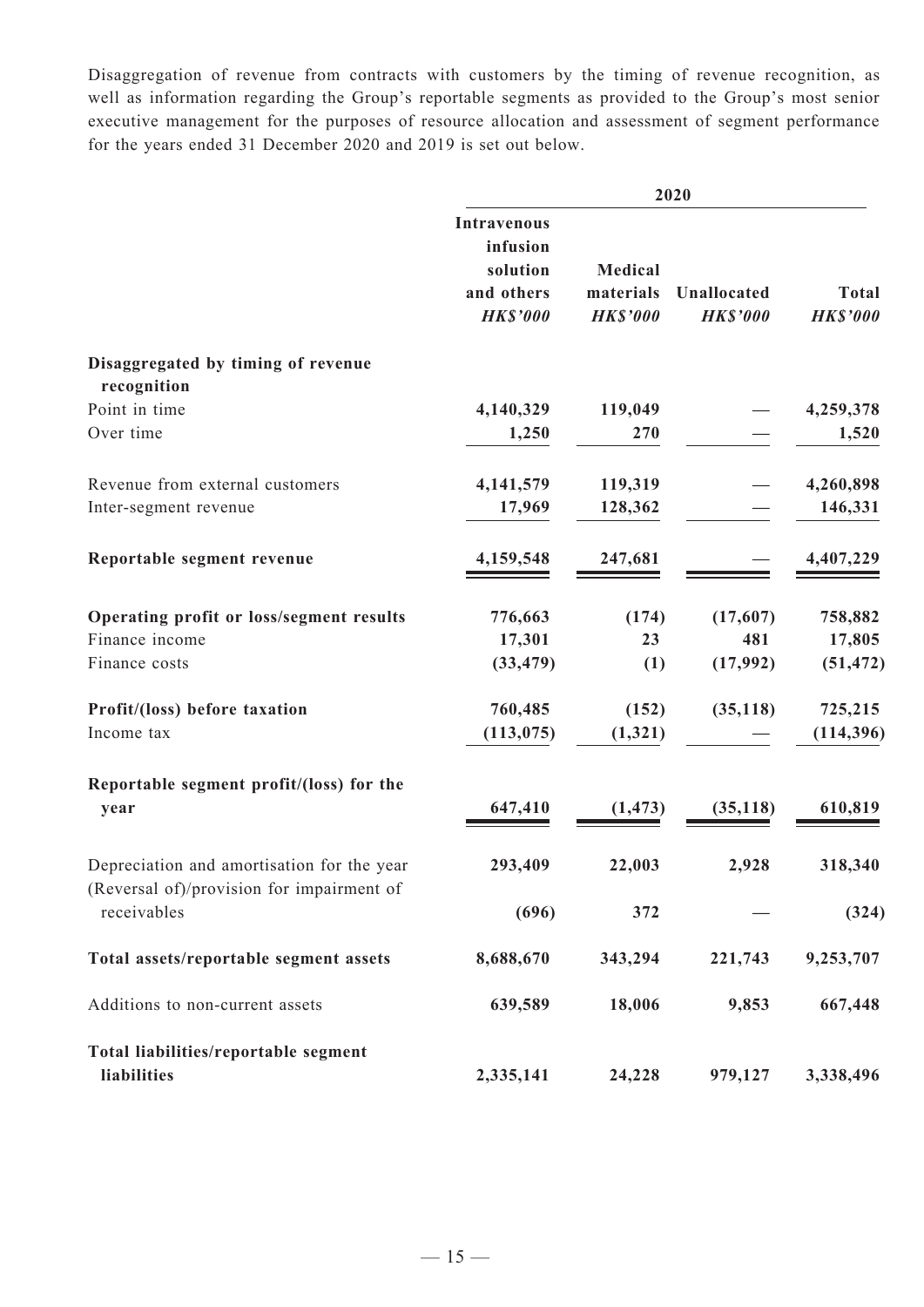|                                                                                              | 2019                                                          |                                  |                         |                         |
|----------------------------------------------------------------------------------------------|---------------------------------------------------------------|----------------------------------|-------------------------|-------------------------|
|                                                                                              | Intravenous<br>infusion<br>solution<br>and others<br>HK\$'000 | Medical<br>materials<br>HK\$'000 | Unallocated<br>HK\$'000 | Total<br>HK\$'000       |
| Disaggregated by timing of revenue<br>recognition                                            |                                                               |                                  |                         |                         |
| Point in time                                                                                | 4,469,404                                                     | 161,318                          |                         | 4,630,722               |
| Over time                                                                                    | 4,715                                                         | 238                              |                         | 4,953                   |
| Revenue from external customers                                                              | 4,474,119                                                     | 161,556                          |                         | 4,635,675               |
| Inter-segment revenue                                                                        | 21,564                                                        | 169,939                          |                         | 191,503                 |
| Reportable segment revenue                                                                   | 4,495,683                                                     | 331,495                          |                         | 4,827,178               |
| Operating profit or loss/segment results<br>Finance income                                   | 1,402,078<br>24,610                                           | 23,385<br>81                     | (33,807)<br>64          | 1,391,656<br>24,755     |
| Finance costs                                                                                | (32, 521)                                                     | (453)                            | (22, 294)               | (55,268)                |
| Profit/(loss) before taxation<br>Income tax                                                  | 1,394,167<br>(217,798)                                        | 23,013<br>(6,040)                | (56, 037)               | 1,361,143<br>(223, 838) |
| Reportable segment profit/(loss) for<br>the year                                             | 1,176,369                                                     | 16,973                           | (56, 037)               | 1,137,305               |
| Depreciation and amortisation for the year<br>Write-off of internally generated research and | 257,262                                                       | 19,809                           | 271                     | 277,342                 |
| development costs                                                                            | 8,943                                                         |                                  |                         | 8,943                   |
| Provision for impairment of receivables                                                      | 2,692                                                         | 36                               |                         | 2,728                   |
| Total assets/reportable segment assets                                                       | 7,366,351                                                     | 350,833                          | 7,158                   | 7,724,342               |
| Additions to non-current assets                                                              | 929,254                                                       | 21,364                           |                         | 950,618                 |
| Total liabilities/reportable segment<br>liabilities                                          | 1,989,746                                                     | 24,004                           | 523,444                 | 2,537,194               |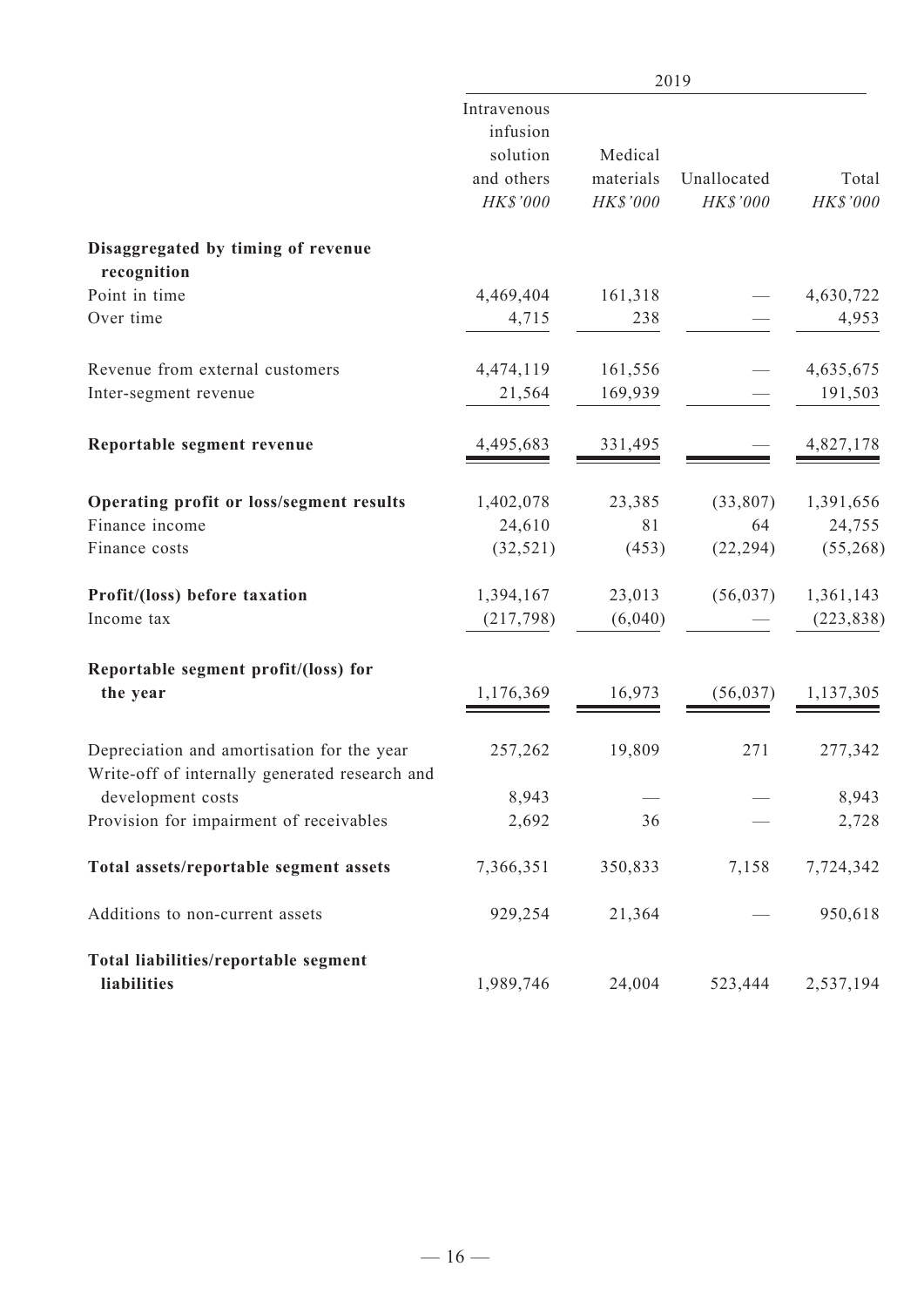#### **3. Revenue**

The Group derives revenue principally from the sale of finished medicines of mainly intravenous infusion solution to hospitals and distributors, bulk pharmaceutical products and medical materials.

#### *(i) Disaggregation of revenue*

Disaggregation of revenue from contracts with customers by major products or service lines is as follows:

|                                                                              | 2020            | 2019            |
|------------------------------------------------------------------------------|-----------------|-----------------|
|                                                                              | <b>HK\$'000</b> | <b>HK\$'000</b> |
| Revenue from contracts with customers within the scope of<br><b>HKFRS 15</b> |                 |                 |
| Disaggregation by major products or service lines                            |                 |                 |
| - Sales of pharmaceutical products                                           | 4,135,107       | 4,462,343       |
| - Sales of medical materials                                                 | 117,915         | 158,224         |
| - Services income                                                            | 1,250           | 4,709           |
| - Sales of raw materials and by-products                                     | 6,356           | 10,155          |
|                                                                              | 4,260,628       | 4,635,431       |
| Revenue from other source                                                    |                 |                 |
| - Rental income                                                              | 270             | 244             |
|                                                                              | 4,260,898       | 4,635,675       |
| Disaggregated by geographical location of customers                          |                 |                 |
| - The PRC (place of domicile)                                                | 4,043,733       | 4,481,341       |
| — Other countries                                                            | 217,165         | 154,334         |
|                                                                              | 4,260,898       | 4,635,675       |

Disaggregation of revenue from contracts with customers by the timing of revenue recognition is disclosed in note 2.

The geographical analysis on revenue above includes rental income from external customers in the PRC for the year ended 31 December 2020 of HK\$270,000 (2019: HK\$244,000). The directors have determined that no geographical segment information of specified non-current assets is presented as over 95% of the non-current assets of the Group are located in the PRC, which is considered as one geographic location with similar risks and returns.

For the year ended 31 December 2020, no customer with whom transactions have exceeded 10% of the Group's revenue.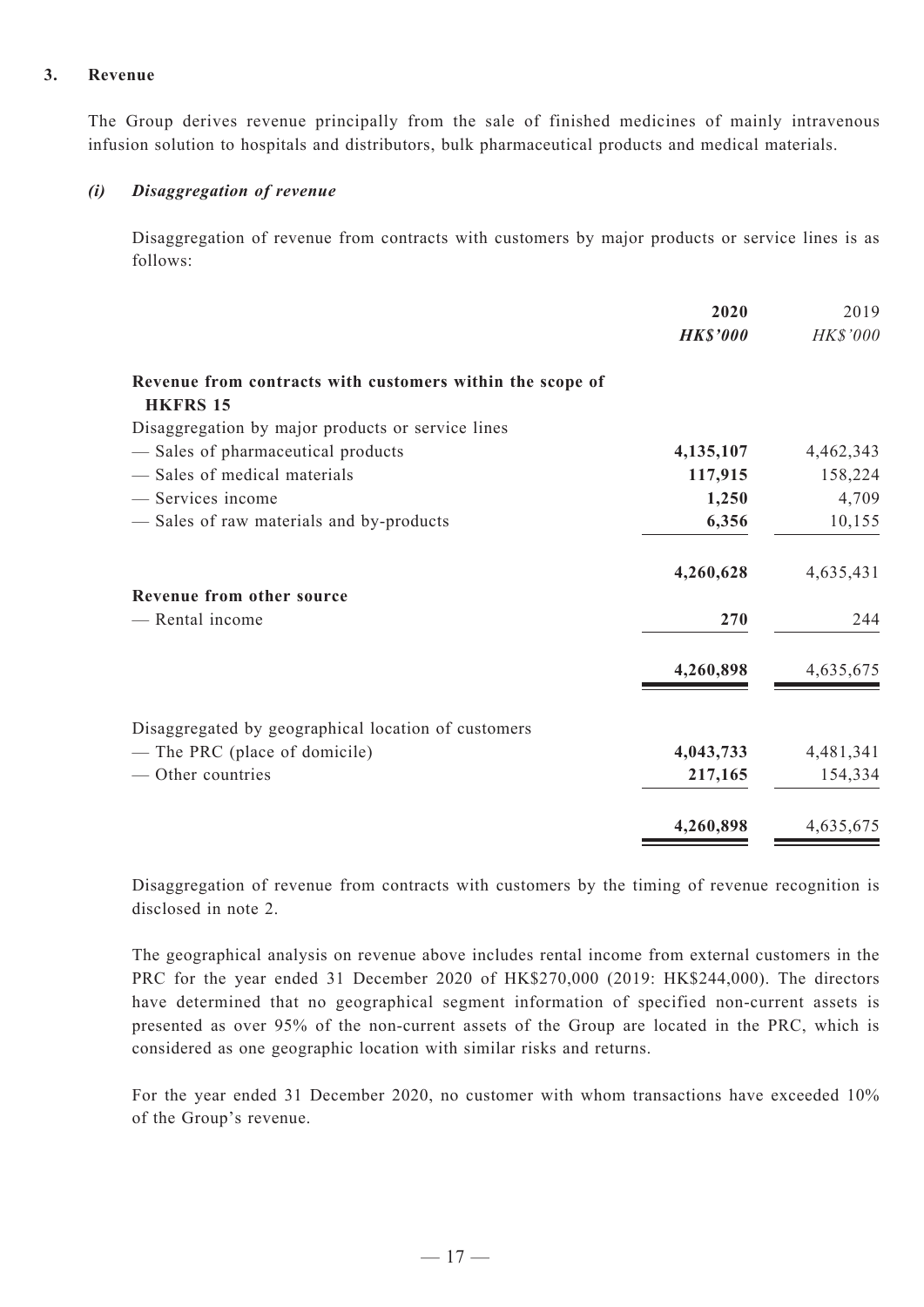#### **4. Profit before taxation**

Profit before taxation is arrived at after (crediting)/charging:

#### *(a) Finance income and costs*

|                                                            | 2020            | 2019      |
|------------------------------------------------------------|-----------------|-----------|
|                                                            | <b>HK\$'000</b> | HK\$'000  |
| Finance income:                                            |                 |           |
| - Interest income on bank deposits                         | (22, 977)       | (23, 367) |
| — Net foreign exchange $loss/(gain)$                       | 5,172           | (1,388)   |
| <b>Finance income</b>                                      | (17, 805)       | (24, 755) |
| Finance costs:                                             |                 |           |
| - Interest expense of borrowings                           | 64,545          | 68,852    |
| - Interest on lease liabilities                            | 313             | 238       |
|                                                            | 64,858          | 69,090    |
| Less: Interest expense capitalised into qualifying assets* | (13, 386)       | (13, 822) |
| <b>Finance costs</b>                                       | 51,472          | 55,268    |
| Finance costs - net                                        | 33,667          | 30,513    |

\* During the year ended 31 December 2020, the borrowing costs have been capitalised at a rate of 4.05% per annum (2019: 4.90%).

### *(b) Staff costs*

|                                                                                             | 2020<br><b>HK\$'000</b> | 2019<br><b>HK\$'000</b> |
|---------------------------------------------------------------------------------------------|-------------------------|-------------------------|
| Contributions to defined contribution retirement plan<br>Salaries, wages and other benefits | 29,003<br>440,420       | 41,702<br>434,445       |
|                                                                                             | 469,423                 | 476,147                 |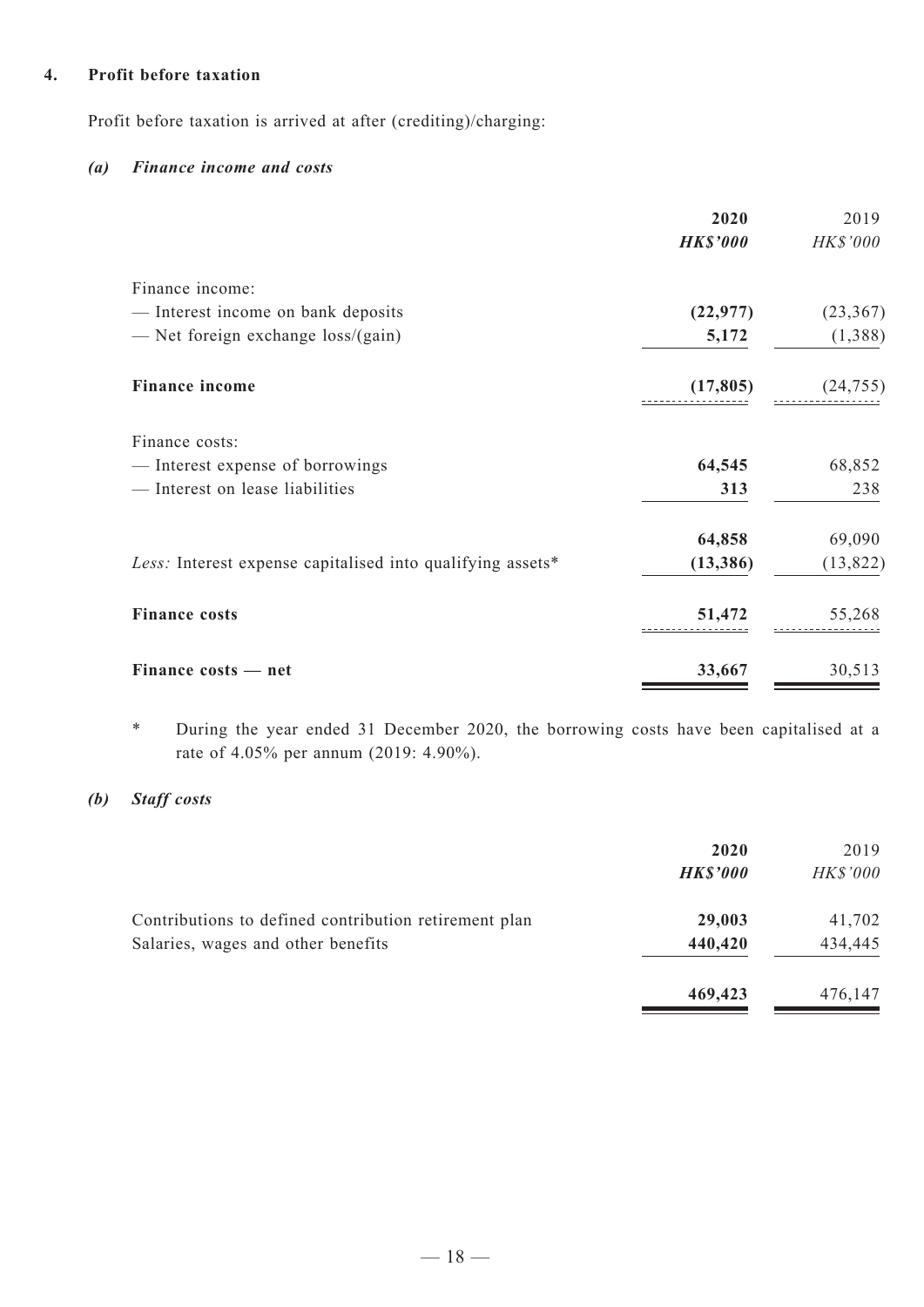|                                                                  | 2020<br><b>HK\$'000</b> | 2019<br>HK\$'000 |
|------------------------------------------------------------------|-------------------------|------------------|
| Research and development costs (other than staff costs,          |                         |                  |
| depreciation and amortisation expenses)                          | 176,174                 | 140,490          |
| Less: Costs capitalised into intangible assets                   | (100, 492)              | (65, 139)        |
|                                                                  | 75,682                  | 75,351           |
| Amortisation <sup>#</sup>                                        |                         |                  |
| — intangible assets                                              | 16,927                  | 15,814           |
| Less: Amount capitalised as development costs                    | (984)                   | (994)            |
|                                                                  | 15,943                  | 14,820           |
| Depreciation charges <sup>#</sup>                                |                         |                  |
| - owned property, plant and equipment                            | 290,637                 | 251,956          |
| - right-of-use assets                                            | 10,776                  | 9,572            |
| (Reversal of)/provision for impairment losses                    |                         |                  |
| - trade and bills receivables                                    | (332)                   | 2,725            |
| $-$ other receivables                                            | 8                       | 3                |
| Write-off of internally generated research and development costs |                         | 8,943            |
| Auditors' remuneration - audit services                          | 2,500                   | 2,500            |
| Cost of inventories <sup>#</sup>                                 | 1,548,862               | 1,721,736        |
| Other expenses                                                   |                         |                  |
| - transportation expenses                                        | 363,129                 | 434,694          |
| - utility expenses                                               | 230,379                 | 130,348          |
| - advertising expenses                                           | 202,027                 | 203,785          |
| - marketing and promotion expenses                               | 933,395                 | 499,887          |
| - travelling, meeting and entertainment expenses                 | 41,684                  | 62,646           |
| - surcharges and other tax expenses                              | 55,421                  | 63,525           |

# Cost of inventories includes HK\$446,117,000 (2019: HK\$444,883,000) relating to staff costs, depreciation and amortisation expenses, which amount is also included in the respective total amounts disclosed separately above or in note 4(b) for each of these types of expenses.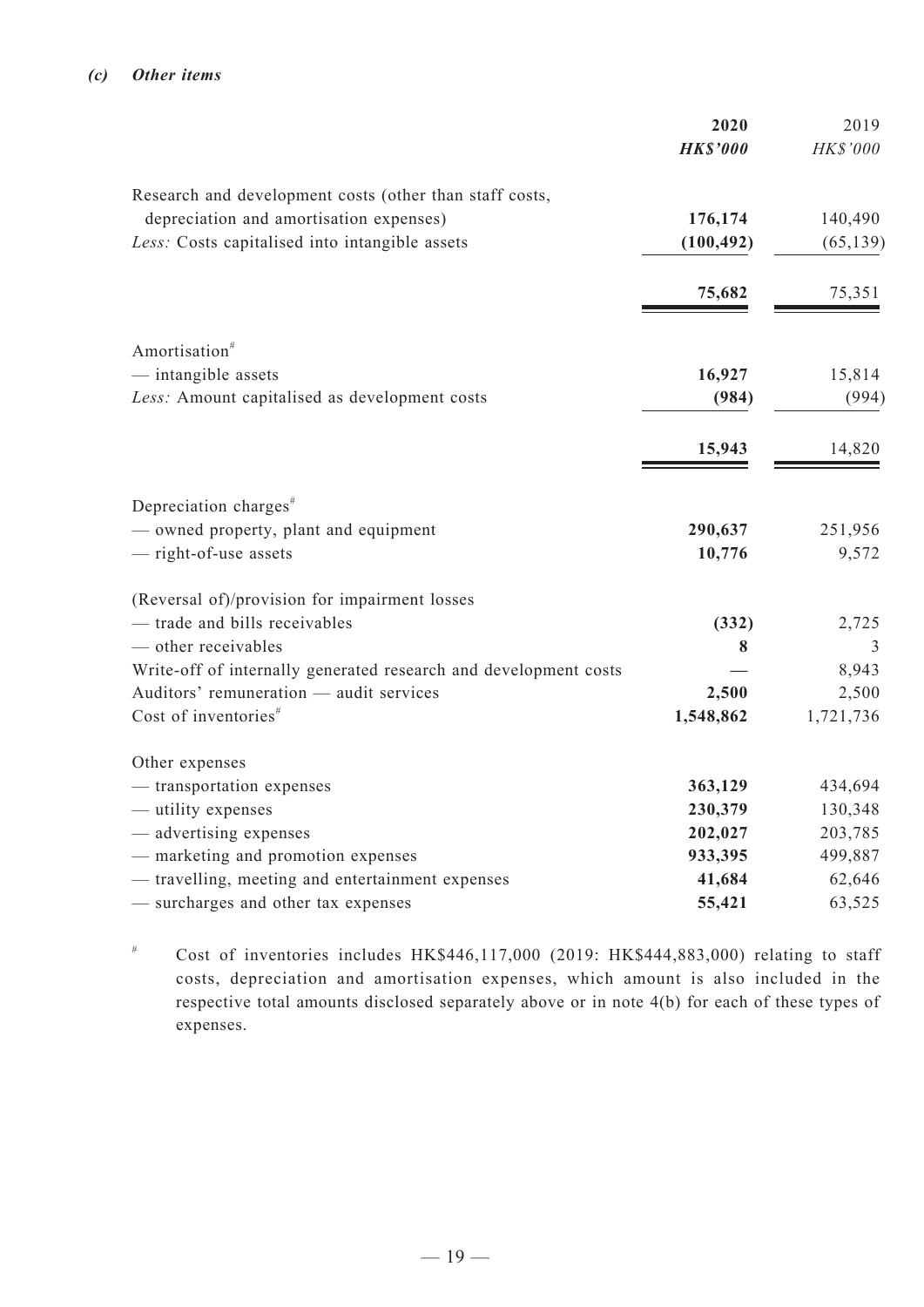#### **5. Income tax**

*(a) Taxation in the consolidated statement of profit or loss and other comprehensive income represents:*

|                                                                                                            | 2020<br><b>HK\$'000</b> | 2019<br><b>HK\$'000</b> |
|------------------------------------------------------------------------------------------------------------|-------------------------|-------------------------|
| Current tax – the PRC Corporate Income Tax ("CIT")<br>Deferred tax – origination and reversal of temporary | 127,160                 | 221,235                 |
| differences                                                                                                | (12, 764)               | 2,603                   |
|                                                                                                            | 114,396                 | 223,838                 |

The Company is incorporated in the Cayman Islands as an exempted company and, accordingly, is exempted from payment of the Cayman Islands income tax.

No provision for Hong Kong Profits Tax has been made for the years ended 31 December 2020 and 2019 as the Group did not have any profits assessable to Hong Kong Profits Tax during the current and prior years.

Shijiazhuang No. 4 Pharmaceutical Co., Ltd. ("Shijiazhuang No.4"), Jiangsu Best New Medical Material Co., Ltd. ("Jiangsu Best"), Hebei Guangxiang Pharmaceutical Co., Ltd. ("Hebei Guangxiang"), Hebei Guolong Pharmaceutical Co., Ltd. and Hebei Hanlin Biotechnology Co., Ltd. have been certified as High and New Technology Enterprises ("HNTE") in 2018, 2020, 2020, 2020 and 2018, respectively. According to the tax incentives rules of the CIT Law of the PRC (the "CIT Law") for HNTE, these entities are subject to a reduced corporate income tax rate of 15% for three years. The additional deduction of research and development expenditures have been increased from 50% to 75%, effective from 2018 to 2020, according to a new tax incentives policy promulgated by the State Tax Bureau of the PRC in September 2018.

All other subsidiaries of the Company established and operated in the PRC are subject to the PRC CIT at an applicable rate of 25%.

The CIT Law and its relevant regulations also impose a withholding tax at 10% on the foreign investors with respect to dividend distributions made out of the PRC entities from earnings accumulated from 1 January 2008, unless the foreign investors meet certain requirements specified in the relevant tax regulations in the PRC and accordingly are entitled to a preferential rate of 5%. Deferred tax liabilities have been provided for in this regard based on the expected dividends to be distributed from the Group's PRC subsidiaries in the foreseeable future in respect of the profits generated since 1 January 2008.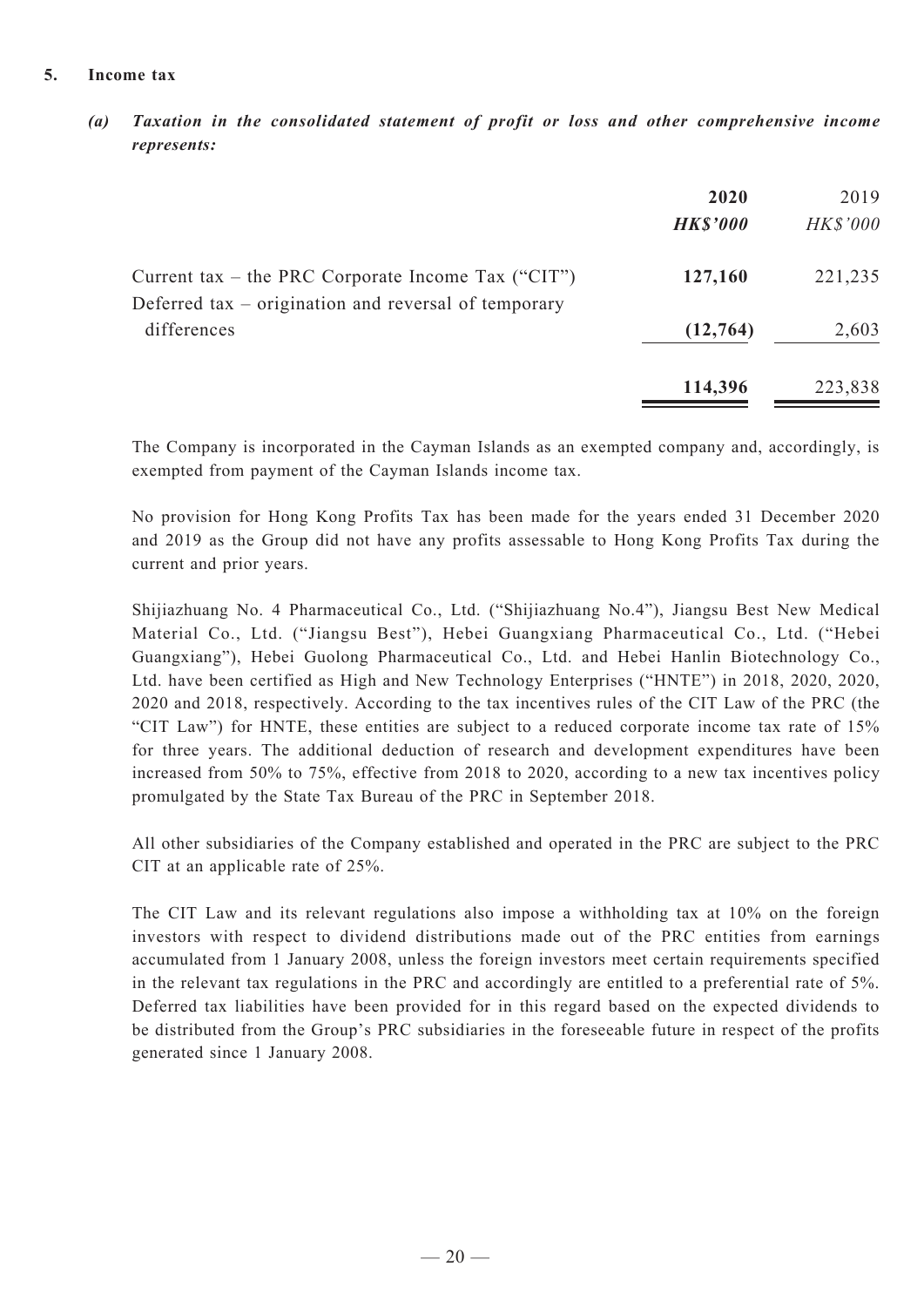#### *(b) Reconciliation between tax expense and accounting profit at applicable tax rates:*

|                                                                 | 2020<br><b>HK\$'000</b> | 2019<br>HK\$'000 |
|-----------------------------------------------------------------|-------------------------|------------------|
| Profit before taxation                                          | 725,215                 | 1,361,143        |
| Notional tax on profit before taxation, calculated at the rates |                         |                  |
| applicable to profits in the countries concerned                | 183,846                 | 347,727          |
| Effect of the PRC preferential tax rate                         | (74, 617)               | (139, 891)       |
| Effect of non-deductible expenses                               | 8,621                   | 10,037           |
| Additional deduction of research and development expenditures   | (13,004)                | (8,936)          |
| Withholding tax on profit distributions                         | 8,449                   | 16,003           |
| Others                                                          | 1,101                   | (1,102)          |
| Actual tax expense                                              | 114,396                 | 223,838          |

#### **6. Earnings per share**

#### *(a) Basic earnings per share*

The calculation of basic earnings per share is based on the profit attributable to ordinary equity shareholders of the Company of HK\$611,971,000 (2019: HK\$1,136,101,000) and the weighted average of 3,030,997,000 ordinary shares (2019: 3,025,730,000 ordinary shares) in issue during the year, calculated as follows:

#### *Weighted average number of ordinary shares*

|                                                                                          | 2020<br>$\boldsymbol{v}$ | 2019<br>000'       |
|------------------------------------------------------------------------------------------|--------------------------|--------------------|
| Issued ordinary shares at 1 January<br>Effect of purchase and cancellation of own shares | 3,032,325<br>(6, 879)    | 3,014,025<br>(131) |
| Effect of share options exercised                                                        | 5,551                    | 11,836             |
| Weighted average number of ordinary shares at 31 December                                | 3,030,997                | 3,025,730          |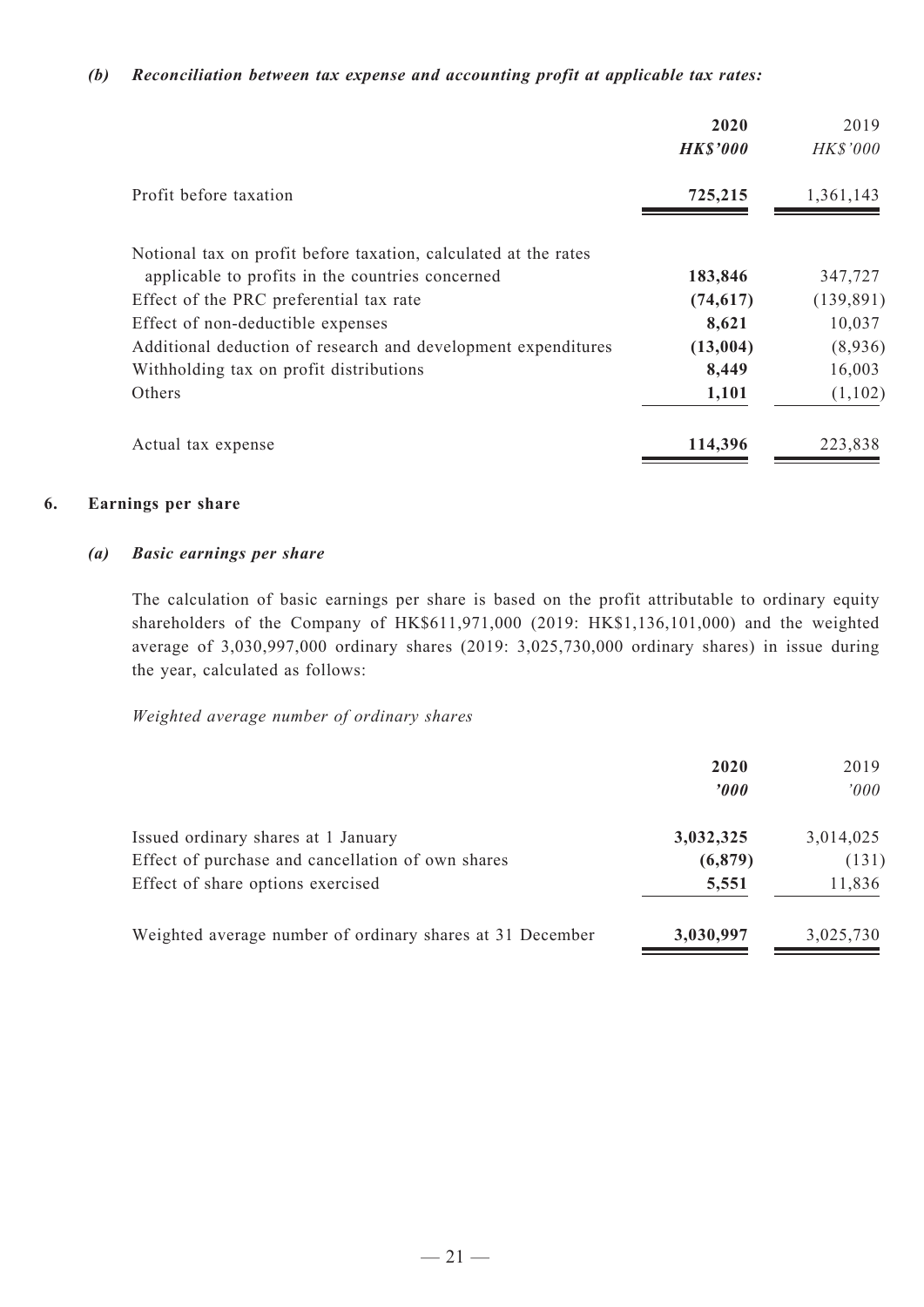#### *(b) Diluted earnings per share*

The calculation of diluted earnings per share is based on the profit attributable to ordinary equity shareholders of the Company of HK\$611,971,000 (2019: HK\$1,136,101,000) and the weighted average of 3,041,974,000 ordinary shares (2019: 3,050,338,000 ordinary shares) after adjusting the effect of dilutive potential ordinary shares under the Company's share option scheme, calculated as follows:

*Weighted average number of ordinary shares (diluted)*

|    |                                                            | 2020<br>$\boldsymbol{000}$ | 2019<br>000' |
|----|------------------------------------------------------------|----------------------------|--------------|
|    | Weighted average number of ordinary shares at 31 December  |                            |              |
|    | (basic)                                                    | 3,030,997                  | 3,025,730    |
|    | Effect of deemed issue of shares under the Company's share |                            |              |
|    | option scheme                                              | 10,977                     | 24,608       |
|    | Weighted average number of ordinary shares at              |                            |              |
|    | 31 December (diluted)                                      | 3,041,974                  | 3,050,338    |
| 7. | Trade and bills receivables                                |                            |              |
|    |                                                            | 2020                       | 2019         |
|    |                                                            | <b>HK\$'000</b>            | HK\$'000     |
|    | Trade receivables                                          | 1,628,535                  | 1,681,143    |
|    | Bills receivable                                           | 193,407                    | 130,573      |
|    |                                                            | 1,821,942                  | 1,811,716    |
|    | Less: Loss allowance                                       | (8,629)                    | (8, 437)     |
|    |                                                            | 1,813,313                  | 1,803,279    |

All of the trade and bills receivables are expected to be recovered within one year.

Bills receivable represent short-term bank acceptance notes receivable that entitle the Group to receive the full face amount from the banks at maturity, which generally ranges from 3 to 12 months from the date of issuance. Historically, the Group had experienced no credit losses on bills receivable. The Group from time to time endorses bills receivable to suppliers in order to settle payables.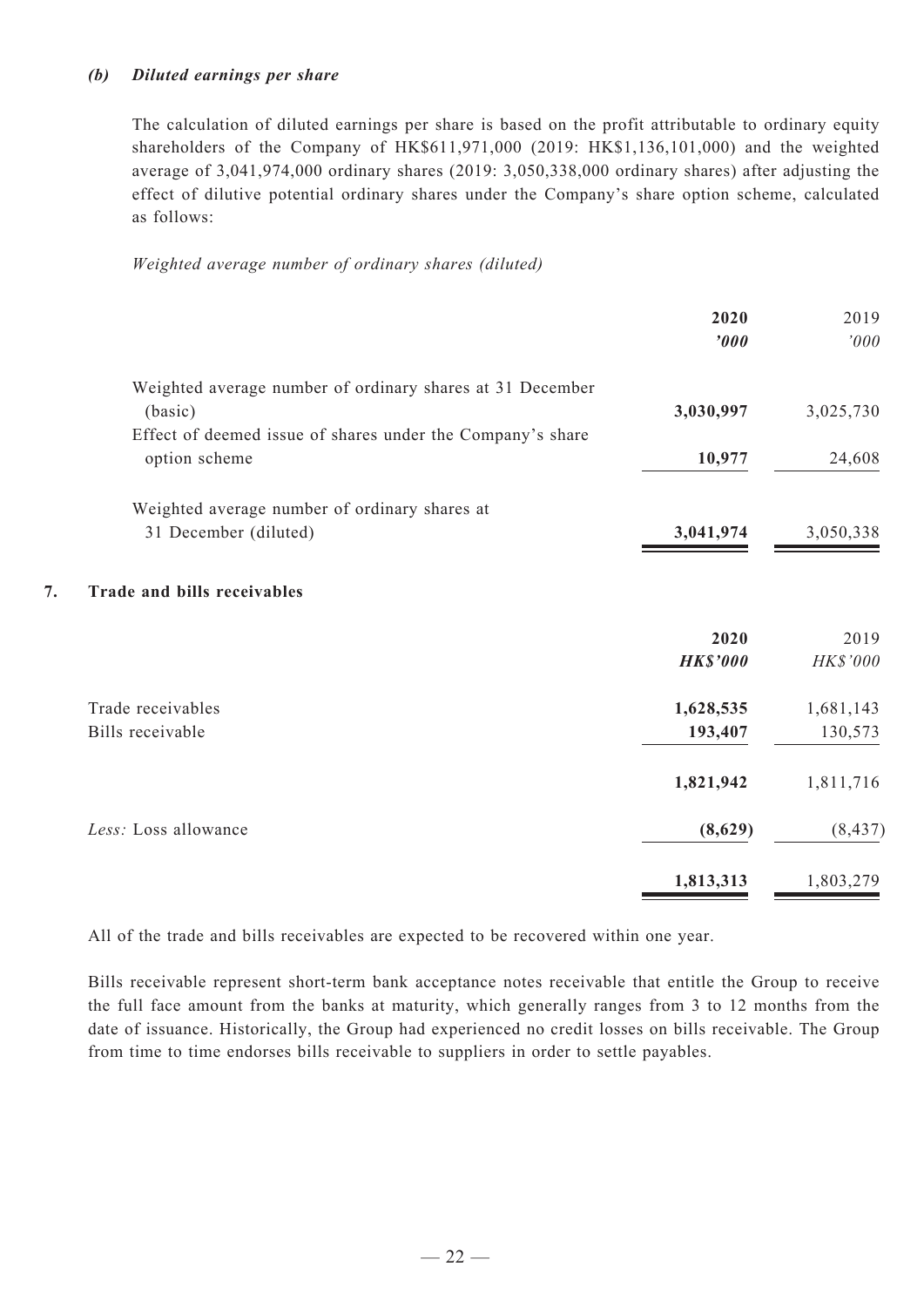As at 31 December 2020, the Group endorsed certain bank acceptance bills to suppliers for settling payables of the same amount on a full recourse basis. The Group has derecognised these bills receivable and payables to suppliers in their entirety. These derecognised bank acceptance bills had a maturity date of less than six months from the end of the reporting period. In the opinion of the directors, the Group has transferred substantially all the risks and rewards of ownership of these bills and has discharged its obligation of the payables to its suppliers, and the Group has limited exposure in respect of the settlement obligation of these bills receivable under the relevant PRC rules and regulations, should the issuing banks fail to settle the bills on maturity date. The Group considered the issuing banks of these bills are of good credit quality and non-settlement of these bills by the issuing banks on maturity is not probable. Bills receivable were therefore derecognised.

As at 31 December 2020, the Group's maximum exposure to loss and undiscounted cash outflow, which is same as the amount payable by the Group to suppliers in respect of the endorsed bills, should the issuing banks fail to settle the bills on maturity date, amounted to HK\$480 million (31 December 2019: HK\$573 million).

#### *Ageing analysis*

As of the end of the reporting period, the ageing analysis of trade and bills receivables, based on the invoice date is as follows:

| 2019      |
|-----------|
| HK\$'000  |
| 1,244,219 |
| 385,524   |
| 179,291   |
| 2,682     |
| 1,811,716 |
|           |
| 2019      |
| HK\$'000  |
| 147,966   |
| 17,062    |
| 5,718     |
| 295       |
| 757       |
| 171,798   |
|           |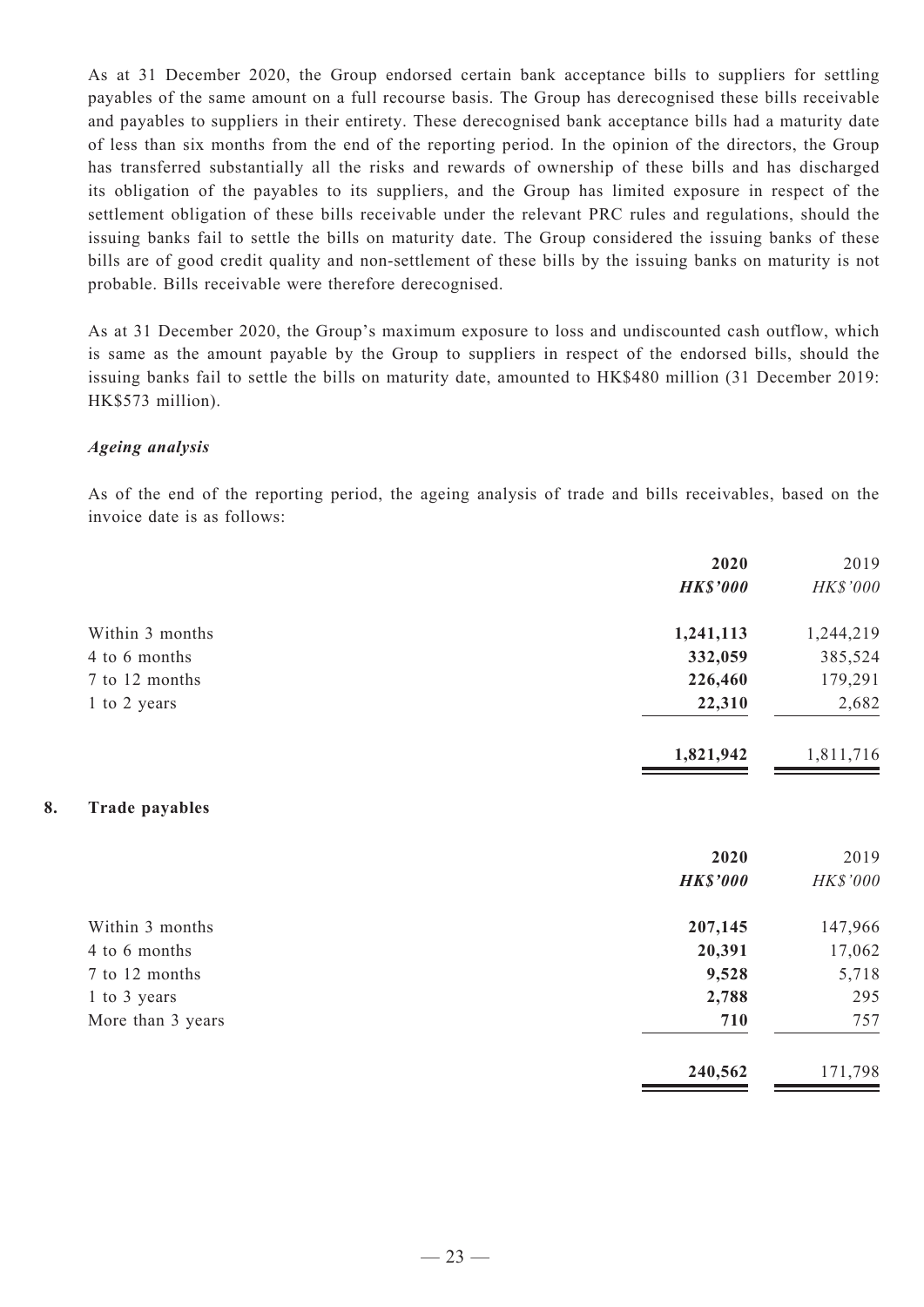#### **9. Dividends and share capital**

#### *(a) Dividends*

*(i) Dividends payable to equity shareholders of the Company attributable to the year:*

|                                                                                                                | 2020<br><b>HK\$'000</b> | 2019<br><b>HK\$'000</b> |
|----------------------------------------------------------------------------------------------------------------|-------------------------|-------------------------|
| Interim dividend declared and paid of HK5.0 cents per<br>ordinary share (2019: HK5.0 cents per ordinary share) | 151,023                 | 151,701                 |
| Final dividend proposed after the end of the reporting<br>period of HK5.0 cents per ordinary share             |                         |                         |
| (2019: HK6.0 cents per ordinary share)                                                                         | 151,354                 | 181,837                 |
|                                                                                                                | 302,377                 | 333,538                 |

The final dividend proposed after the end of the reporting period has not been recognised as a liability at the end of the reporting period.

*(ii) Dividends payable to equity shareholders of the Company attributable to the previous financial year, approved and paid during the year*

|     |     |                                                                                                                                                           |                            |                 | 2020<br><b>HK\$'000</b>    | 2019<br>HK\$'000 |
|-----|-----|-----------------------------------------------------------------------------------------------------------------------------------------------------------|----------------------------|-----------------|----------------------------|------------------|
|     |     | Final dividend in respect of the previous financial year,<br>approved and paid during the year, of HK6.0 cents per<br>share (2019: HK5.0 cents per share) |                            |                 | 181,837                    | 150,701          |
| (b) |     | <b>Share</b> capital                                                                                                                                      |                            |                 |                            |                  |
|     | (i) | Issued share capital                                                                                                                                      |                            |                 |                            |                  |
|     |     |                                                                                                                                                           | 2020                       |                 | 2019                       |                  |
|     |     |                                                                                                                                                           | No. of<br>shares<br>(2000) | <b>HK\$'000</b> | No. of<br>shares<br>(1000) | HK\$'000         |
|     |     | Ordinary shares of HK\$0.02<br>each, issued and fully paid:                                                                                               |                            |                 |                            |                  |
|     |     | At 1 January<br>Purchase and cancellation of own                                                                                                          | 3,032,325                  | 67,454          | 3,014,025                  | 67,088           |
|     |     | shares                                                                                                                                                    | (20, 598)                  | (412)           | (1,700)                    | (34)             |
|     |     | Shares issued under share option<br>scheme                                                                                                                | 32,000                     | 640             | 20,000                     | 400              |
|     |     |                                                                                                                                                           | 3,043,727                  | 67,682          | 3,032,325                  | 67,454           |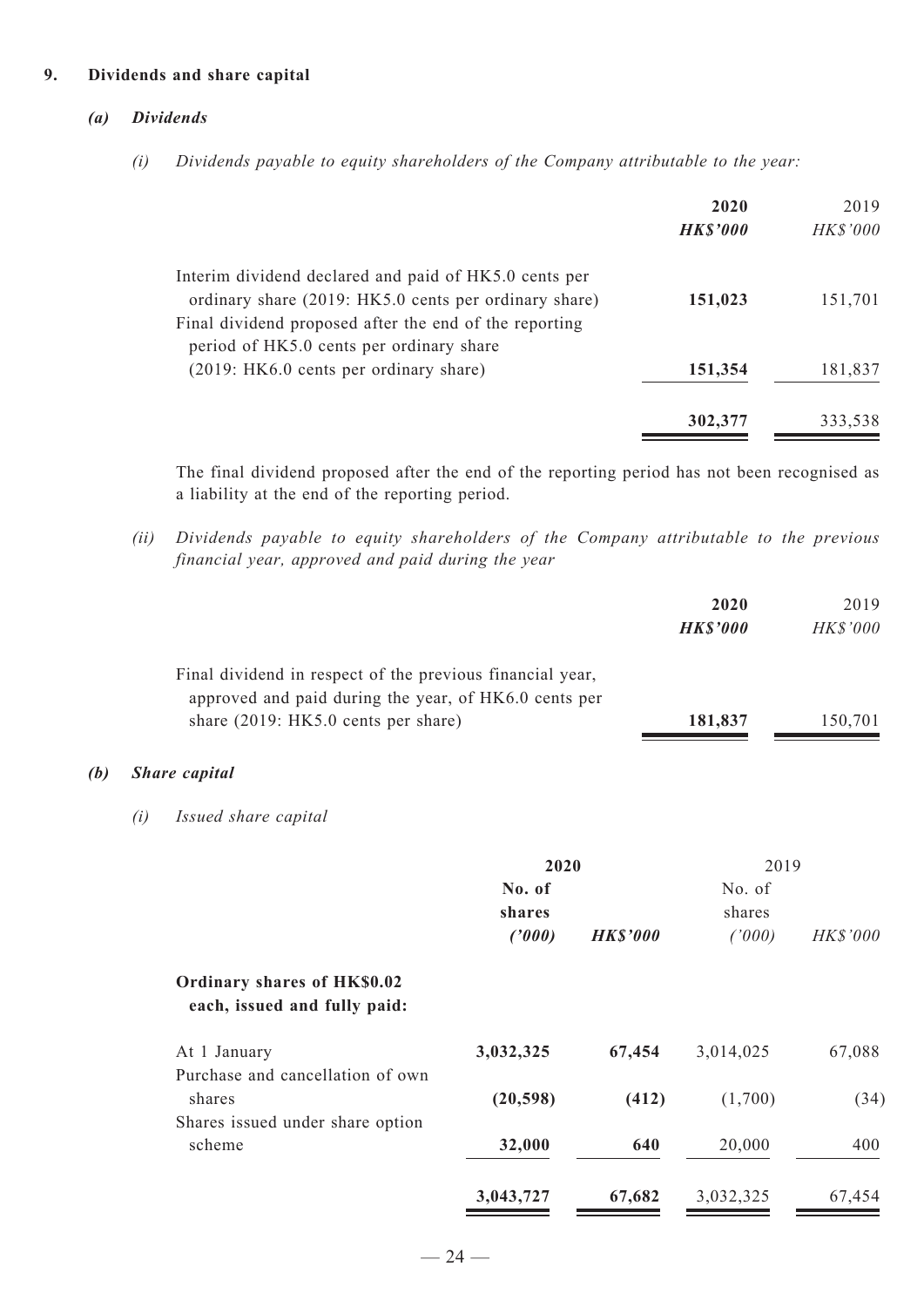### **MANAGEMENT DISCUSSION AND ANALYSIS**

#### **BUSINESS REVIEW**

SSY Group Limited (the "Company") and its subsidiaries (together, the "Group") are principally engaged in the research, development, manufacturing and selling of a wide range of pharmaceutical products, which includes finished medicines of mainly intravenous infusion solution to hospitals and distributors, bulk pharmaceuticals and medical materials. The Group has manufacturing plants in Hebei Province and Jiangsu Province, the People's Republic of China (the "PRC"), and sells to customers mainly in the PRC.

For the year ended 31 December 2020, the review on the Group's business performance and financial performance are contained in the Chairman's statement under section headed "BUSINESS REVIEW" and in this Management Discussion and Analysis under section headed "FINANCIAL PERFORMANCE REVIEW" respectively. The future development in the Group's business is discussed in the Chairman's statement under section headed "PROSPECT FOR DEVELOPMENT".

#### **Financial performance review**

#### **Revenue**

The Group's intravenous infusion solution products and ampoule injection products are mainly manufactured and sold by Shijiazhuang No. 4 Pharmaceutical Co., Ltd. ("Shijiazhuang No. 4 Pharma"), a wholly-owned subsidiary. There are different forms of packing in intravenous infusion solution products, including Non-PVC Soft Bag, Upright Soft Bag, PP Plastic Bottle and Glass Bottle, while ampoule injection products are mainly small liquid injections in forms of glass and PP plastic. The Group's medical materials are mainly manufactured and sold by Jiangsu Best New Medical Material Co., Ltd. ("Jiangsu Best"), which was also a wholly-owned subsidiary in the Group.

Majority of the Group's sales are conducted in the PRC. Starting from early 2020, there has been a significant reduction of human traffics in hospitals in the PRC, which are major customers of the Group, due to the COVID-19 epidemic. In terms of Hong Kong dollars ("HK\$"), revenue of the Group for the year ended 31 December 2020 decreased by 8.1% to HK\$4,260,898,000 (2019: HK\$4,635,675,000) on a year-to-year basis. Among which, revenue from intravenous infusion solution accounted for HK\$2,636,995,000 (2019: HK\$3,876,819,000), representing a decrease of 32.0% on a year-to-year basis. Among which, revenue from Non-PVC Soft Bag and Upright Soft Bag infusion solution were HK\$1,283,277,000 and HK\$412,854,000 respectively, totalling HK\$1,696,131,000, representing 64.3% of the total revenue from intravenous infusion solution and a decrease of 34.1% as compared with last year; revenue from PP Plastic Bottle infusion solution was HK\$696,861,000, representing 26.4% of the total revenue from intravenous infusion solution and a decrease of 19.1% as compared with last year; revenue from Glass Bottle infusion solution was HK\$244,003,000, representing 9.3% of the total revenue from intravenous infusion solution and a decrease of 44.8% as compared with last year.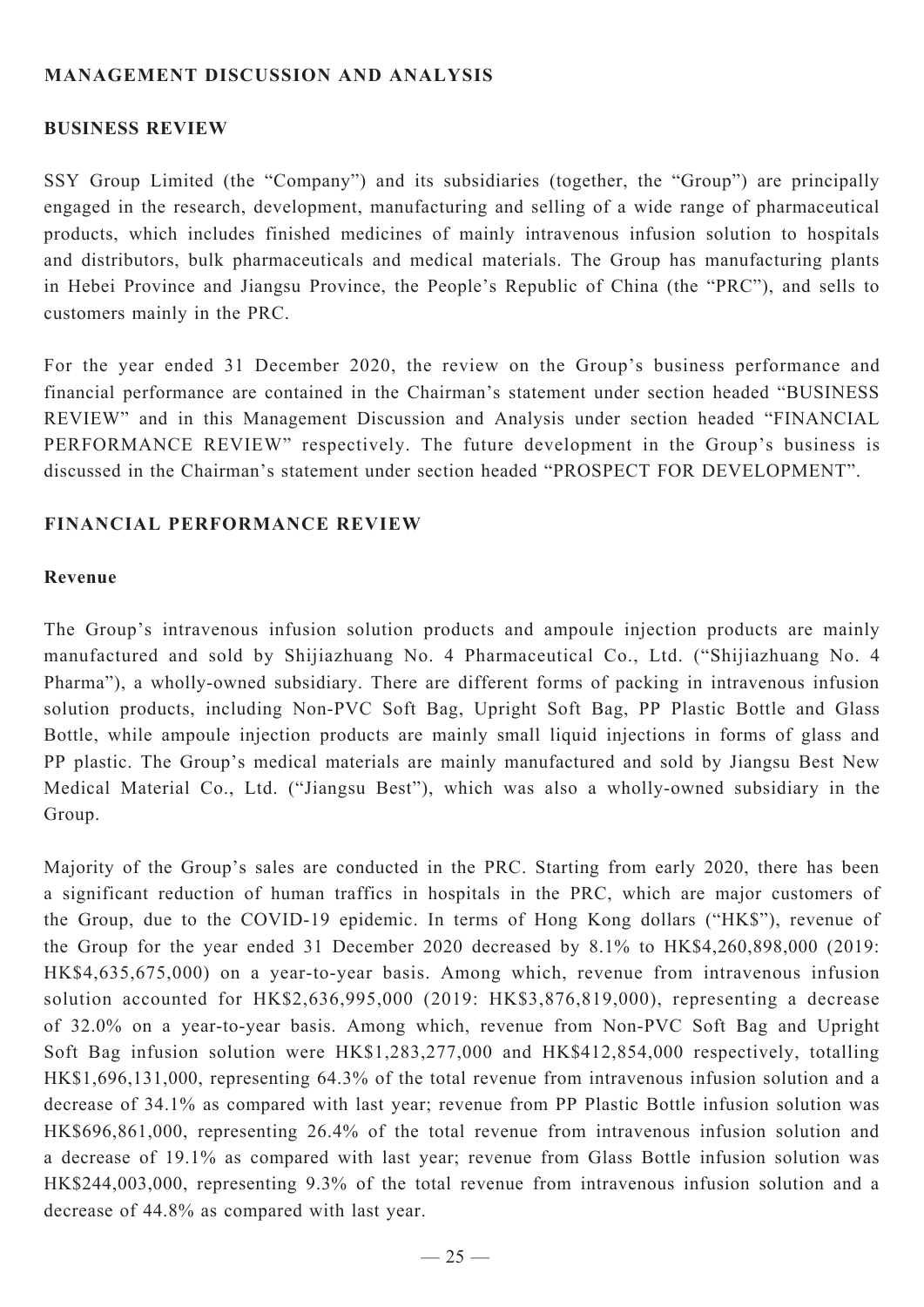On the other hand, the Group has put a lot of effort in promoting in particular high-end ampoule injections products in view of its high growth potential. As a result, revenue from ampoule injections accounted for HK\$971,508,000 (2019: HK\$391,600,000), representing a significant growth of 148.1% on a year-to-year basis. Revenue from other products and services accounted for HK\$533,076,000 (2019: HK\$205,690,000), representing an increase of 159.2% on a year-to-year basis mainly due to significant increases in sales of bulk pharmaceuticals and Abidol Hydrochloride capsule (the Group's antiviral drug).

The Group will keep focusing its production in high quality intravenous infusion solution products such as Non-PVC Soft Bag infusion solution and therapeutic infusion solution. The Group will also keep expanding its market in ampoule injections, bulk pharmaceuticals and oral preparations products to drive revenue growth.

Revenue from medical materials products contributed HK\$119,819,000 (2019: HK\$161,566,000) to the Group, representing a decrease of 26.1% as compared with last year due to a more challenging pharmaceutical industry environment in the PRC during the year 2020.

### **Cost of Sales**

During the year ended 31 December 2020, the Group has adopted various cost control measures such as production process optimization, equipment modification and energy conservation in mitigating the impact of the COVID-19 epidemic. The Group's cost of sales decreased by 11.7% to HK\$1,552,523,000 for the year ended 31 December 2020 as compared to last year of HK\$1,758,842,000. The cost of direct materials, direct labour and other costs represented approximately 54.9%, 16.5% and 28.6% of the total cost of sales respectively for the year ended 31 December 2020 while their comparative percentages for 2019 were 64.0%, 14.3% and 21.7% respectively.

### **Gross Profit Margin**

For the year ended 31 December 2020, the Group recorded a total gross profit of HK\$2,708,375,000 (2019: HK\$2,876,833,000). Overall gross profit margin slightly increased by 1.5 percentage point to 63.6% from that of last year 62.1%. It was mainly an overall result of more high-margin therapeutic products in infusion solutions and ampoule injections offset by an increased sales of bulk pharmaceuticals with a lower margin as compared to finished drugs.

#### **Other Income**

For the year ended 31 December 2020, the Group's other income amounted to HK\$71,717,000 (2019: HK\$157,886,000). The drop in other income was mainly due to a one-off gain resulted from disposal of assets held for sale of HK\$131,456,000 in the year of 2019. For the year of 2020, other income was mainly income from government grants of HK\$62,600,000 (2019: HK\$17,041,000).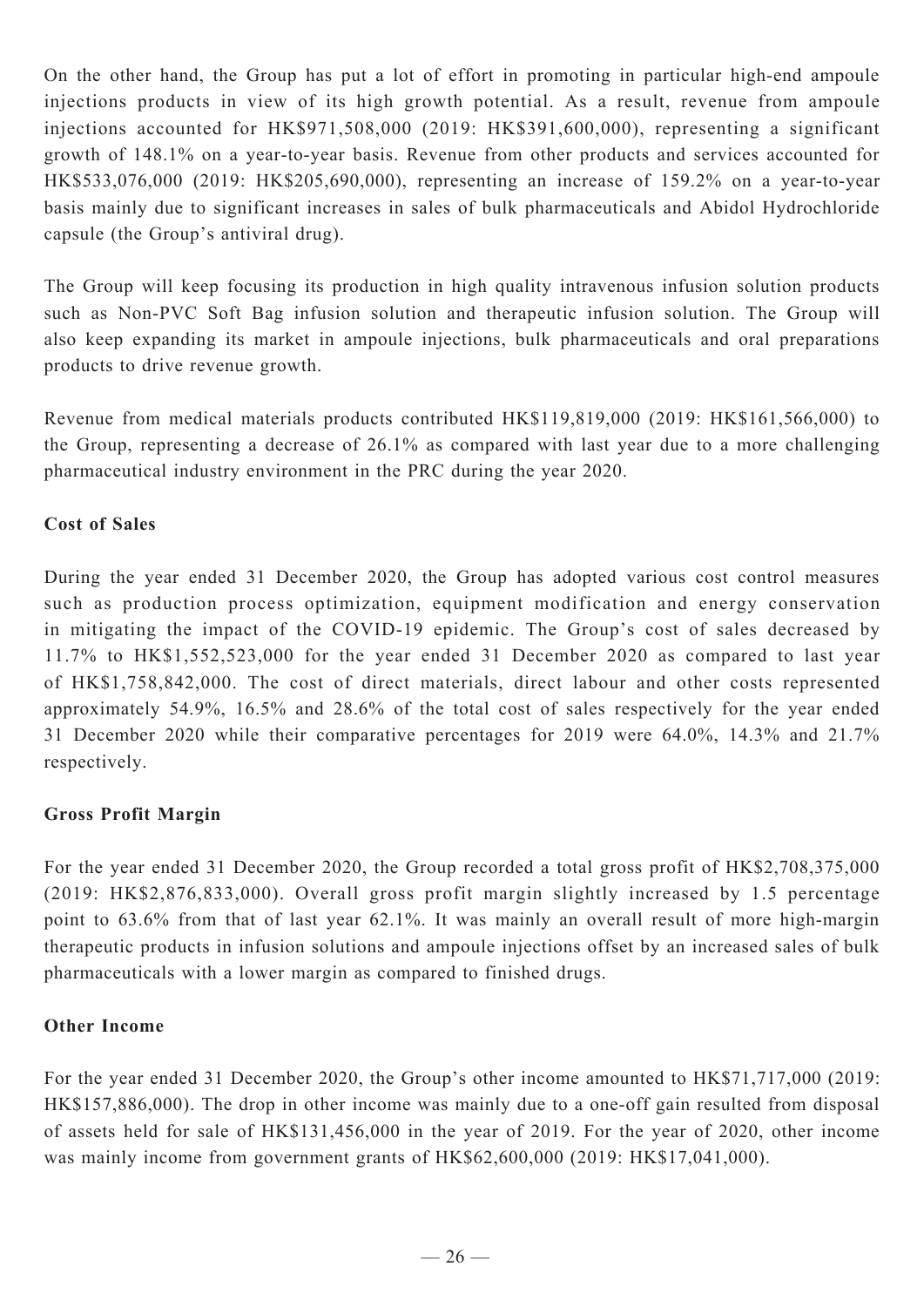### **Selling and Distribution Costs**

For the year ended 31 December 2020, selling and distribution costs amounted to approximately HK\$1,613,294,000 (2019: HK\$1,261,406,000), which mainly consisted of advertising, marketing and promotion expenses of HK\$1,131,496,000 (2019: HK\$679,881,000), transportation cost of approximately HK\$360,235,000 (2019: HK\$430,395,000), as well as staff expenses for sales and marketing staff of approximately HK\$63,853,000 (2019: HK\$66,326,000).

Selling and distribution expenses increased by 27.9% for the year ended 31 December 2020 as compared with last year. Despite the drop in sales due to COVID-19 epidemic, the Group has been actively promoting new products during the year of 2020 and the results were reflected in sales growth of ampoule injections and larger variety of therapeutic infusion solution products. The Group believes that a broader market and product coverage is beneficial to its long-term business development.

#### **General and Administrative Expenses**

For the year ended 31 December 2020, general and administrative expenses was approximately HK\$408,240,000 (2019: HK\$378,929,000) which mainly comprised staff expenses for administrative staff of approximately HK\$149,693,000 (2019: HK\$158,108,000), depreciation and amortisation expenses of approximately HK\$127,367,000 (2019: HK\$83,441,000) as well as research and development costs (other than staff costs, depreciation and amortisation expenses and less cost capitalised) of approximately HK\$75,682,000 (2019: HK\$75,351,000).

The increase of 7.7% in general and administrative expenses in year 2020 as compared to that of year 2019 was mainly caused by higher depreciation and amortisation expense after the start of bulk pharmaceuticals business under Hebei Guangxiang Pharmaceutical Co., Ltd. ("Hebei Guangxiang").

#### **Profit from Operations**

For the year ended 31 December 2020, the Group's profit from operations amounted to HK\$758,882,000, representing a decrease of 45.5% as compared to HK\$1,391,656,000 in year 2019. The operating profit margin (defined as operating profit divided by total revenue) decreased to 17.8% as compared to 30.0% in year 2019 due to a higher level of expenses during year 2020 as compared to year 2019.

#### **Finance Costs**

The Group's finance costs in 2020 decreased by 6.9% to HK\$51,472,000 (2019: HK\$55,268,000), which represented mainly interest expenses of bank borrowings. For the year ended 31 December 2020, the drop in interest expenses was mainly due to a lower average interest rate as compared to year 2019.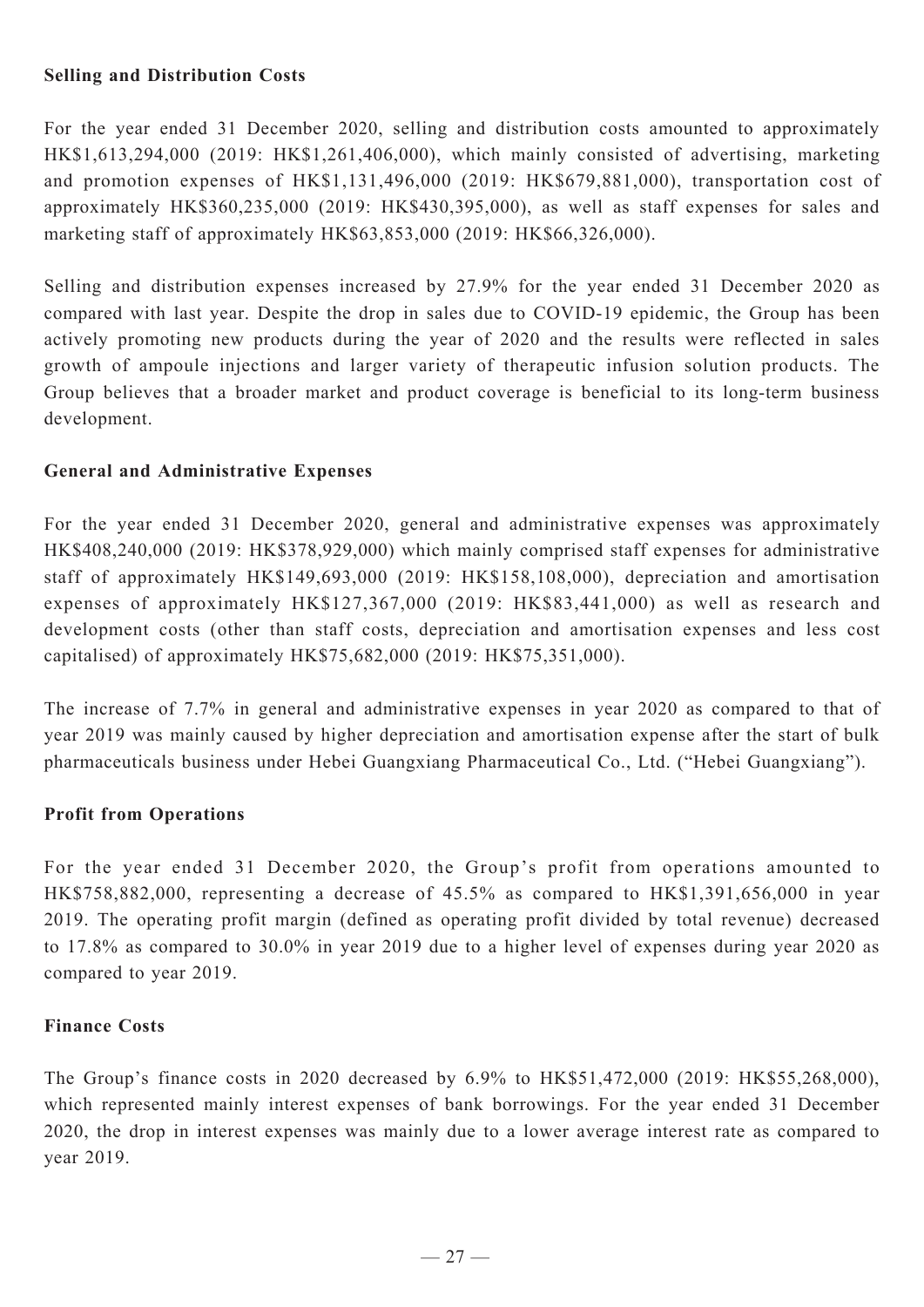### **Income Tax Expense**

The Group believes that Shijiazhuang No. 4 Pharma, Jiangsu Best, Hebei Guangxiang, Hebei Guolong Pharmaceutical Co., Ltd. and Hebei Hanlin Biotechnology Co., Ltd. have been certified as High and New Technology Enterprises and thus subject to a reduced corporate income tax of 15% in the PRC for year 2020. For the year ended 31 December 2020, the income tax expense of the Group decreased by 48.9% to HK\$114,396,000 (2019: HK\$223,838,000) mainly due to a lower profit before taxation of the Group.

### **Profit Attributable to Equity Shareholders**

For the year ended 31 December 2020, profit attributable to equity shareholders of the Company decreased by 46.1% to HK\$611,971,000 (2019: HK\$1,136,101,000). The net profit margin (defined as profit attributable to equity shareholders of the Company divided by total revenue) decreased from 24.5% last year to 14.4% this year.

### **LIQUIDITY, FINANCIAL RESOURCES and capital structure**

The Group primarily finances its working capital and other capital requirements by net cash generated from operating activities and resorts to external financing including both long-term and short-term bank borrowings from time to time in case the projected operating cash flow is insufficient to meet the capital requirements.

As at 31 December 2020, the cash and cash equivalents aggregated to HK\$1,445,905,000 (2019: HK\$817,429,000), mostly were denominated in Renminbi ("RMB").

As at 31 December 2020, the Group's bank borrowings amounted to HK\$2,427,072,000 (2019: HK\$1,695,857,000), comprising HK\$1,082,411,000 (2019: HK\$717,810,000) of borrowings denominated in RMB and HK\$1,344,661,000 (2019: HK\$978,047,000) in Hong Kong dollars. As at 31 December 2020, all of the Group's bank borrowings were repayable within 5 years, mostly bearing interest at variable rates.

Gearing ratio (defined as bank borrowings and lease liabilities less cash and cash equivalents divided by total capital less non-controlling interests) slightly decreased from 15.0% as at 31 December 2019 to 14.9% as at 31 December 2020. Current ratio (defined as current assets divided by current liabilities) slightly dropped to 2.01 as at 31 December 2020 (2.13 as at 31 December 2019).

As at 31 December 2020, the Group's total capital commitments outstanding but not provided for was HK\$477,237,000 (31 December 2019: HK\$538,249,000).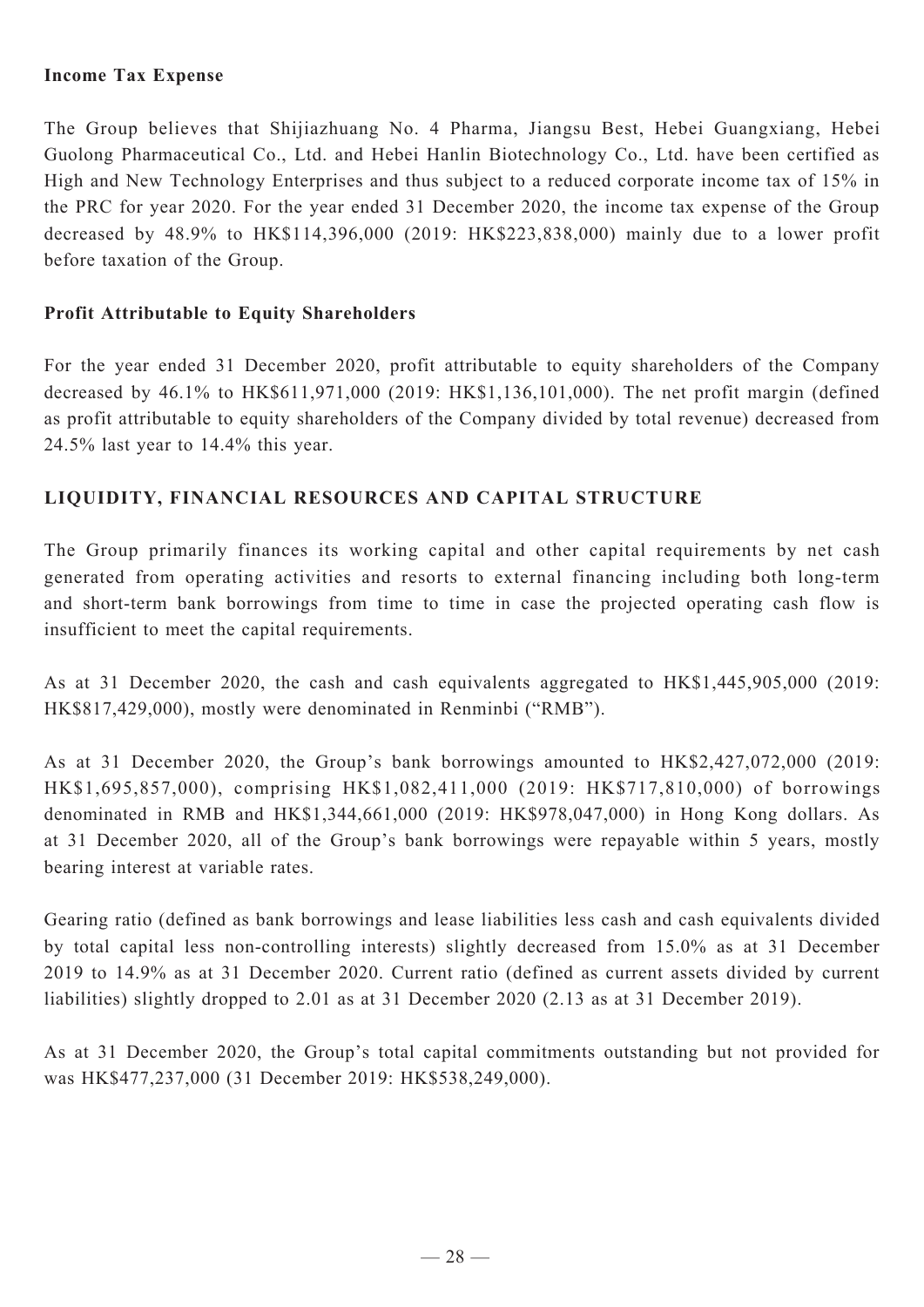Overall, the Group continued to maintain a sound liquidity position, a sufficient working capital level and a low-risk capital structure in view of the Group's operation needs, capital commitments and the COVID-19 epidemic's impact on the Group.

### **EMPLOYEES AND REMUNERATION POLICY**

As at 31 December 2020, the Group had approximately 4,700 employees (2019: 4,800 employees), most of whom were based in the PRC. The remuneration policy of employees other than executive Directors and senior management is based on industry practice and is periodically reviewed by executive Directors or senior management. Apart from social insurance and in-house training programmes, other kinds of remuneration such as discretionary bonuses, share options under the Share Option Scheme and shares granted under the Restricted Share Award Scheme may be awarded to eligible employees according to the assessment of individual performance. Please refer details of the Share Option Scheme and the Restricted Share Award Scheme to the relevant sections in the Corporate Governance Report.

The remuneration policy of executive Directors and senior management are reviewed and recommended for the Board's approval by the Remuneration Committee. In addition, share options may be granted under the Share Option Scheme and shares may be granted under the Restricted Share Award Scheme to the executive Directors and senior management. The remuneration package is reviewed with reference to the Board's corporate goals and objectives, prevailing market practice, duties and responsibilities of the individual executive Director or senior management and his/her contribution to the Group.

The total remuneration cost incurred by the Group for year ended 31 December 2020 was approximately HK\$469,423,000 (2019: HK\$476,147,000).

#### **Charge on ASSETS**

As at 31 December 2020, the Group's right-of-use assets of HK\$54,347,000 (2019: HK\$52,156,000) were pledged as collateral for the Group's certain bank borrowings.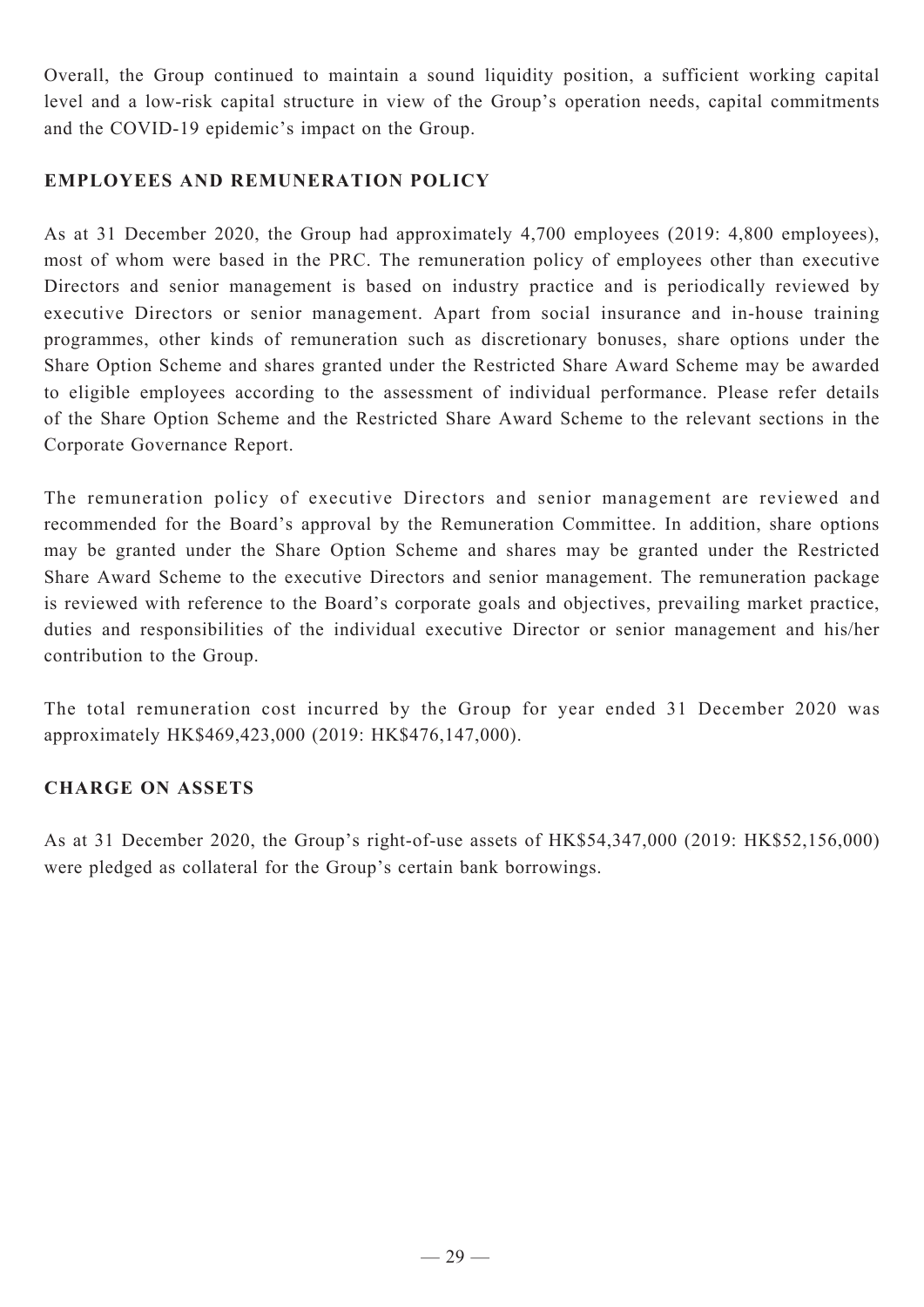### **FOREIGN EXCHANGE RISK**

Majority of the Group's businesses are operated in the PRC and are denominated in RMB. Except for the foreign currency translation risk arising from the translation into Hong Kong dollars for the financial statements of subsidiaries with the functional currencies of RMB, the Group does not expect any materially adverse effects of the exchange rate fluctuation. Hence, no financial instrument for hedging was employed. Nevertheless, the Group is closely monitoring the financial market and would consider appropriate measures if required.

As at the dates below, the exchange rates of converting HK\$ into RMB (as calculated in HK\$) were:

| 1 January 2019   | 0.87620 |
|------------------|---------|
| 31 December 2019 | 0.89578 |
| 31 December 2020 | 0.84164 |

#### **Material acquisitions and disposals**

There was no material acquisition or disposal of subsidiaries or associates for the year ended 31 December 2020.

### **CONTINGENT LIABILITIES**

As at 31 December 2020, the Group did not have any significant contingent liabilities.

#### **PURCHASE, SALE OR REDEMPTION OF SECURITIES**

The Board considers that purchase of its shares by the Company under suitable market condition and funding arrangement will enhance net asset value and/or earnings per share of the Company, and thus will benefit the Company and the shareholders as a whole. Save for the purchase of 20,598,000 shares which details are set out in the next paragraph, neither the Company nor any of its subsidiaries has purchased or sold any of the Company's listed securities for the year ended 31 December 2020.

During the year ended 31 December 2020, the Company acquired an aggregate of 20,598,000 ordinary shares through purchases on The Stock Exchange of Hong Kong Limited (the "Stock Exchange") at an aggregate consideration of HK\$98,862,000 which details are set out below. As at 31 December 2020, all of the 20,598,000 shares have been cancelled.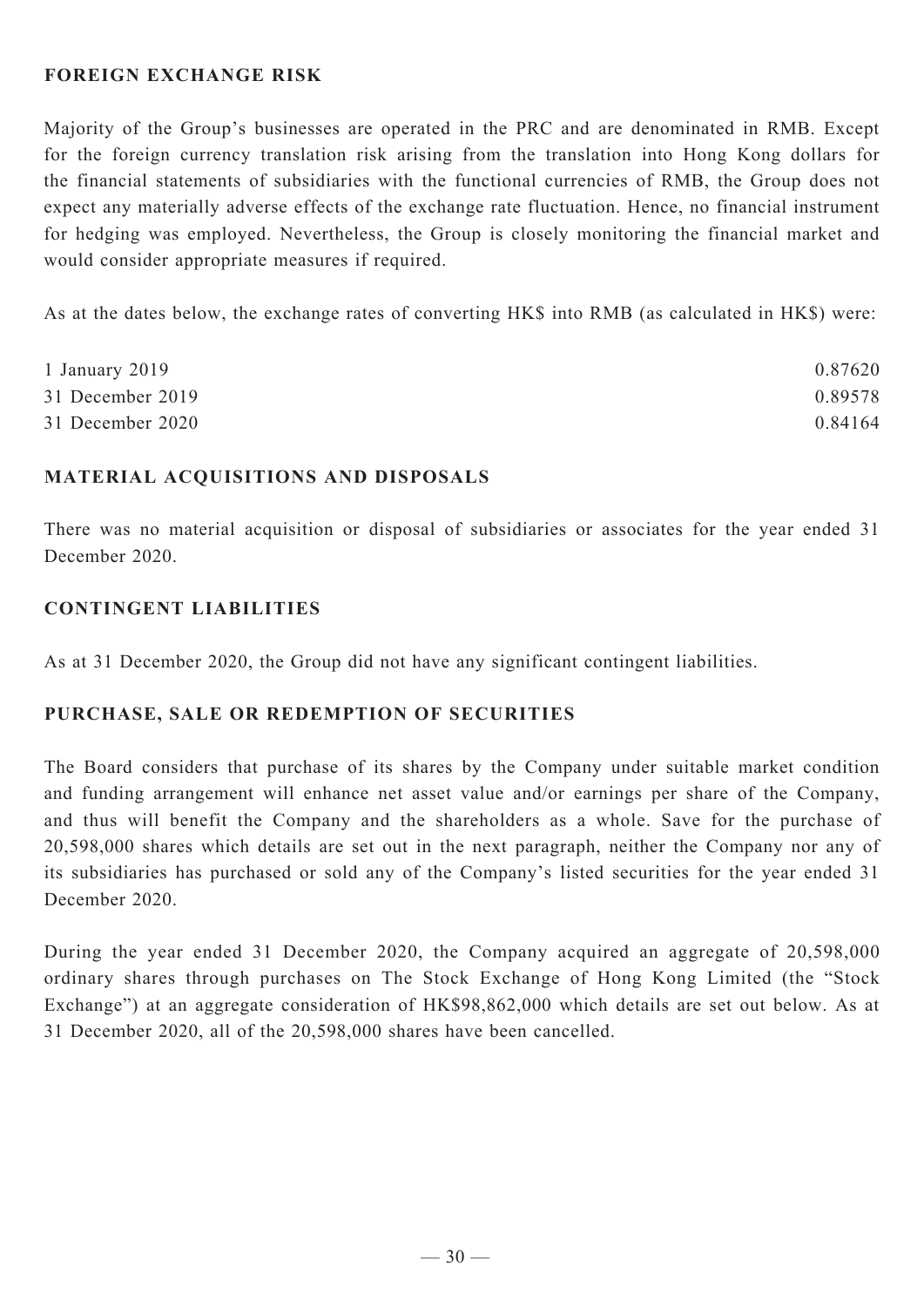|                       | <b>Total</b>              |                |            |               |  |
|-----------------------|---------------------------|----------------|------------|---------------|--|
|                       | number of<br>the ordinary | <b>Highest</b> | Lowest     |               |  |
|                       | shares                    | price paid     | price paid | Aggregate     |  |
| Date of the purchases | purchased                 | per share      | per share  | consideration |  |
|                       |                           | $(HK\$         | $(HK\$     | $(HK\$        |  |
| 1 April 2020          | 1,000,000                 | 5.94           | 5.67       | 5,811,000     |  |
| 15 April 2020         | 702,000                   | 5.97           | 5.92       | 4,185,000     |  |
| 29 June 2020          | 828,000                   | 5.00           | 4.97       | 4,154,000     |  |
| 16 July 2020          | 1,182,000                 | 5.00           | 4.79       | 5,844,000     |  |
| 17 July 2020          | 1,022,000                 | 4.89           | 4.77       | 4,980,000     |  |
| 20 July 2020          | 1,036,000                 | 4.87           | 4.77       | 5,016,000     |  |
| 24 July 2020          | 1,960,000                 | 5.10           | 5.02       | 9,979,000     |  |
| 26 August 2020        | 8,000                     | 4.25           | 4.21       | 34,000        |  |
| 27 August 2020        | 2,000,000                 | 4.39           | 4.39       | 8,812,000     |  |
| 2 September 2020      | 1,342,000                 | 5.00           | 4.95       | 6,726,000     |  |
| 3 September 2020      | 800,000                   | 4.90           | 4.82       | 3,901,000     |  |
| 14 September 2020     | 500,000                   | 4.65           | 4.62       | 2,326,000     |  |
| 16 September 2020     | 1,146,000                 | 4.70           | 4.67       | 5,390,000     |  |
| 18 September 2020     | 600,000                   | 4.65           | 4.65       | 2,800,000     |  |
| 2 November 2020       | 1,108,000                 | 4.25           | 4.19       | 4,717,000     |  |
| 3 November 2020       | 338,000                   | 4.29           | 4.27       | 1,451,000     |  |
| 4 November 2020       | 500,000                   | 4.37           | 4.37       | 2,193,000     |  |
| 9 November 2020       | 1,250,000                 | 4.42           | 4.39       | 5,529,000     |  |
| 11 November 2020      | 500,000                   | 4.40           | 4.38       | 2,205,000     |  |
| 12 November 2020      | 600,000                   | 4.30           | 4.29       | 2,587,000     |  |
| 20 November 2020      | 1,000,000                 | 4.73           | 4.68       | 4,730,000     |  |
| 30 November 2020      | 498,000                   | 4.70           | 4.67       | 2,344,000     |  |
| 10 December 2020      | 678,000                   | 4.65           | 4.59       | 3,148,000     |  |
|                       | 20,598,000                |                |            | 98,862,000    |  |
|                       |                           |                |            |               |  |

# $-31-$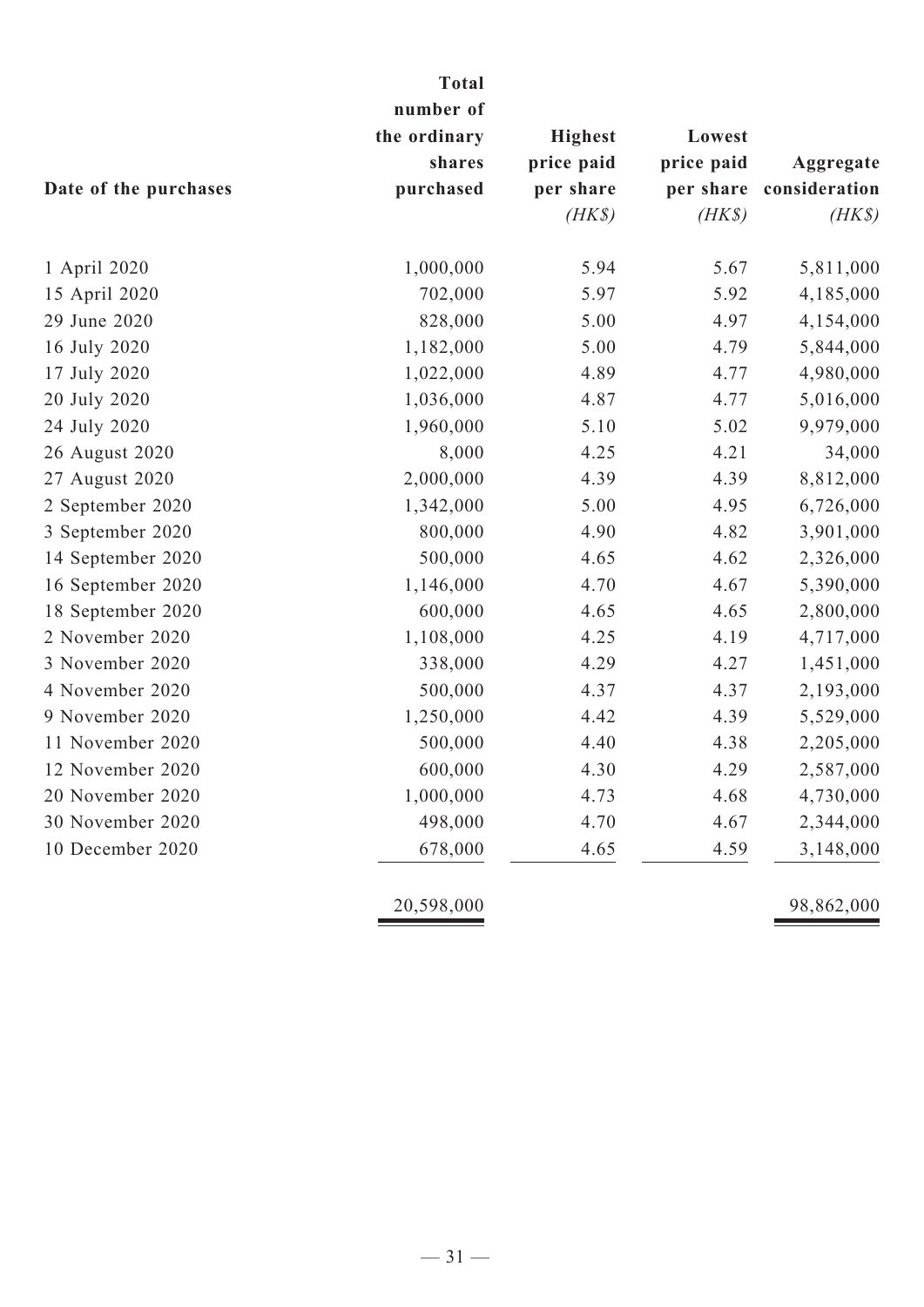#### **SHARE OPTION SCHEME**

As approved by an ordinary resolution passed by the shareholders at the Extraordinary General Meeting held on 20 September 2012, the Board had terminated the old share option scheme adopted on 16 October 2005 and adopted the existing share option scheme ("Share Option Scheme").

Share Option Scheme is valid and remains in force for a period of 10 years from 20 September 2012 (the "Scheme Period") unless terminated earlier by shareholders in general meeting. The purpose of Share Option Scheme is to enable the Board to grant share options to the Eligible Person as defined in Share Option Scheme including, among others, the directors, employee or proposed employee, consultants or advisers of or to the Company or its subsidiaries or any entity in which the Group holds an equity interest, as incentives or rewards for their contribution or potential contribution to the development and growth of the Group. The provisions of Share Option Scheme comply with the requirements of Chapter 17 of the Rules Governing the Listing of Securities on the Stock Exchange (the "Listing Rules").

Pursuant to Share Option Scheme, the offer for grant of options ("Offer") must be accepted within 30 days inclusive of the day on which such offer was made, with a payment of HK\$1.00 as consideration for the grant. The exercise price of the share option is to be determined by the Board provided always that it shall be at least the higher of (i) the closing price of the shares as stated in the daily quotations sheet issued by the Stock Exchange for the date of offer of grant, which must be a business day; and (ii) the average closing price of the shares as stated in the daily quotations sheets issued by the Stock Exchange for the five business days immediately preceding the date of offer of grant provided that the option price per share shall in no event be less than the nominal amount of one share. The share options are exercisable at any time during a period as the Board may determine in granting the share options but in any event shall not exceed 10 years from the date of Offer, subject to the terms and conditions of Share Option Scheme and any conditions of grant as may be stipulated by the Board.

The aggregate number of shares which may be issued upon exercise of all outstanding options granted and yet to be exercised under Share Option Scheme and any other schemes shall not exceed 30% of the issued share capital of the Company from time to time. The maximum number of shares issuable upon exercise of all options to be granted Share Option Scheme and any other schemes as from the commencement of the Scheme Period must not, in aggregate, exceed 10% of the shares in issue as at 20 September 2012 (the "Scheme Mandate Limit"). The Scheme Mandate Limit may be refreshed at any time by obtaining approval of the shareholders in general meeting provided that the new limit under the refreshed Scheme Mandate Limit must not exceed 10% of the issued share capital of the Company at the date of the shareholders' approval. The maximum number of shares issued and to be issued upon exercise of the options granted under Share Option Scheme and any other schemes to any of the Eligible Person (including cancelled, exercised and outstanding options) in any 12-month period up to the date of grant shall not exceed 1% of issued share capital of the Company unless shareholders' approval is obtained under the terms of Share Option Scheme.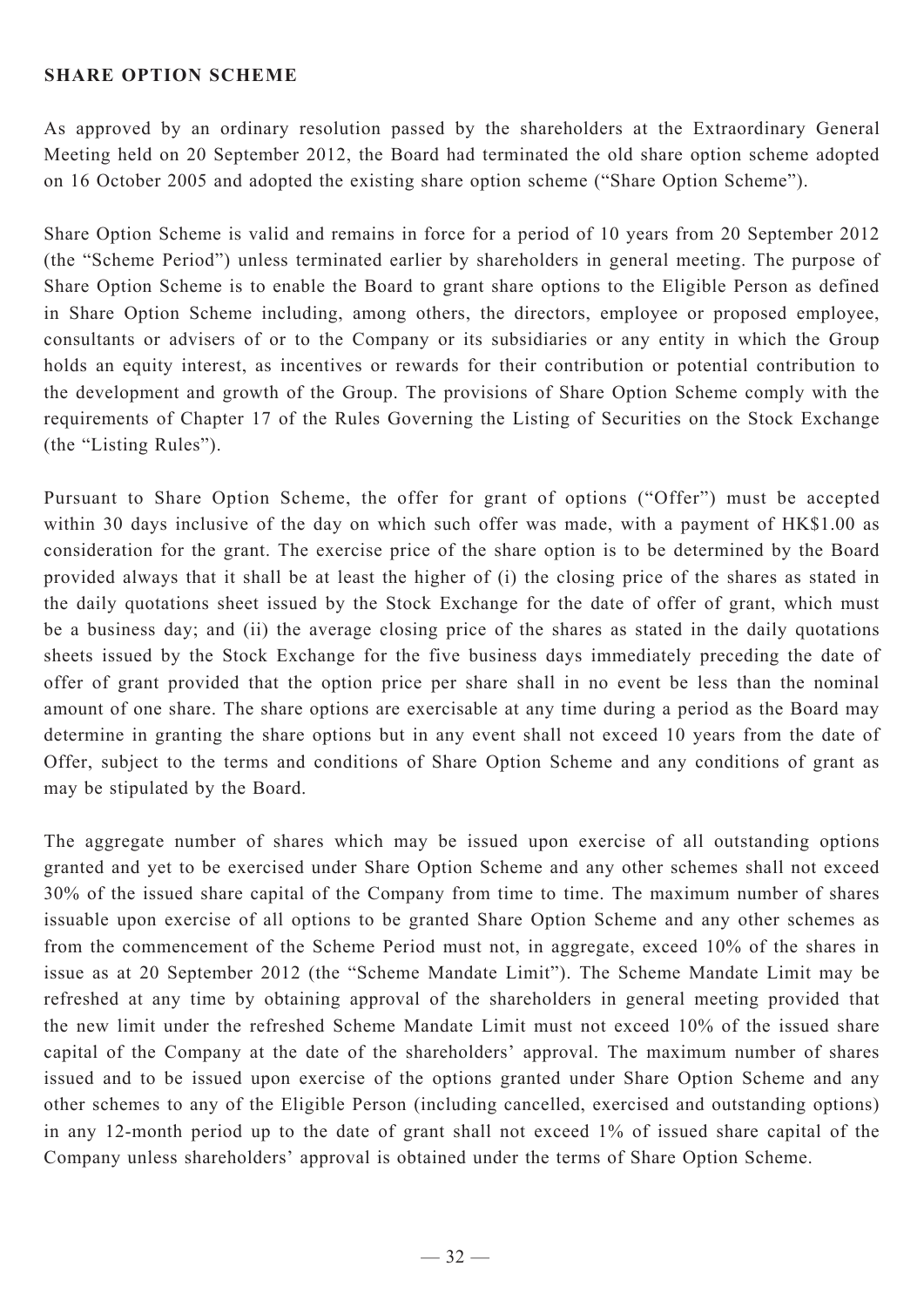On 19 October 2015, the Company granted a total of 122,000,000 share options to two executive directors of the Company and other management staff of the Group under Share Option Scheme, representing about 4.33% of the issued share capital as at the date immediately before share options were granted. The exercise price was HK\$1.98. The exercisable period was from 19 October 2015 to 18 October 2018. All of the share options granted on 19 October 2015 have been exercised as at 31 December 2018.

On 15 April 2016, the Company granted 122,000,000 share options to Mr. Qu Jiguang, the Chairman and the CEO of the Company, under Share Option Scheme, representing about 4.31% of the issued share capital as at the date immediately before share options were granted. The exercise price was HK\$2.58. The exercisable period was from 15 April 2016 to 14 April 2021. Such grant of share options was approved by the independent shareholders at the annual general meeting held on 27 May 2016. During the year ended 31 December 2020, a total of 32,000,000 (2019: 20,000,000) share options were exercised by Mr. Qu Jiguang and, as a result, a total of 32,000,000 (2019:20,000,000) ordinary shares of the Company was issued. As at 31 December 2020, all of the share options granted on 15 April 2016 have been exercised.

The refreshment of Scheme Mandate Limit was approved at the annual general meeting held on 27 May 2016. Upon such approval, the Directors were authorised to grant share options to subscribe up to 10% of the issued share capital as at the date of such approval. Pursuant to the Listing Rules and the Share Option Scheme, share options previously granted under the Share Option Scheme (including those outstanding, cancelled, lapsed in accordance with the Share Option Scheme or exercised share options) will not be counted for purpose of calculating the Scheme Mandate Limit as refreshed. The limit on the number of shares which may be issued upon exercise of all outstanding share options granted and yet to be exercised under the Share Option Scheme and any other schemes of the Company must not exceed 30% of the shares in issue from time to time. No share options may be granted under the Share Option Scheme and any other schemes of the Company if this will result in the limit being exceeded.

The movement of total number of share options outstanding is shown as follows:

|                                                    | 2020         | 2019         |
|----------------------------------------------------|--------------|--------------|
| Outstanding at the beginning of the year           | 32,000,000   | 52,000,000   |
| Granted during the year                            |              |              |
| Exercised during the year                          | (32,000,000) | (20,000,000) |
| Lapsed during the year                             |              |              |
| Outstanding and exercisable at the end of the year |              | 32,000,000   |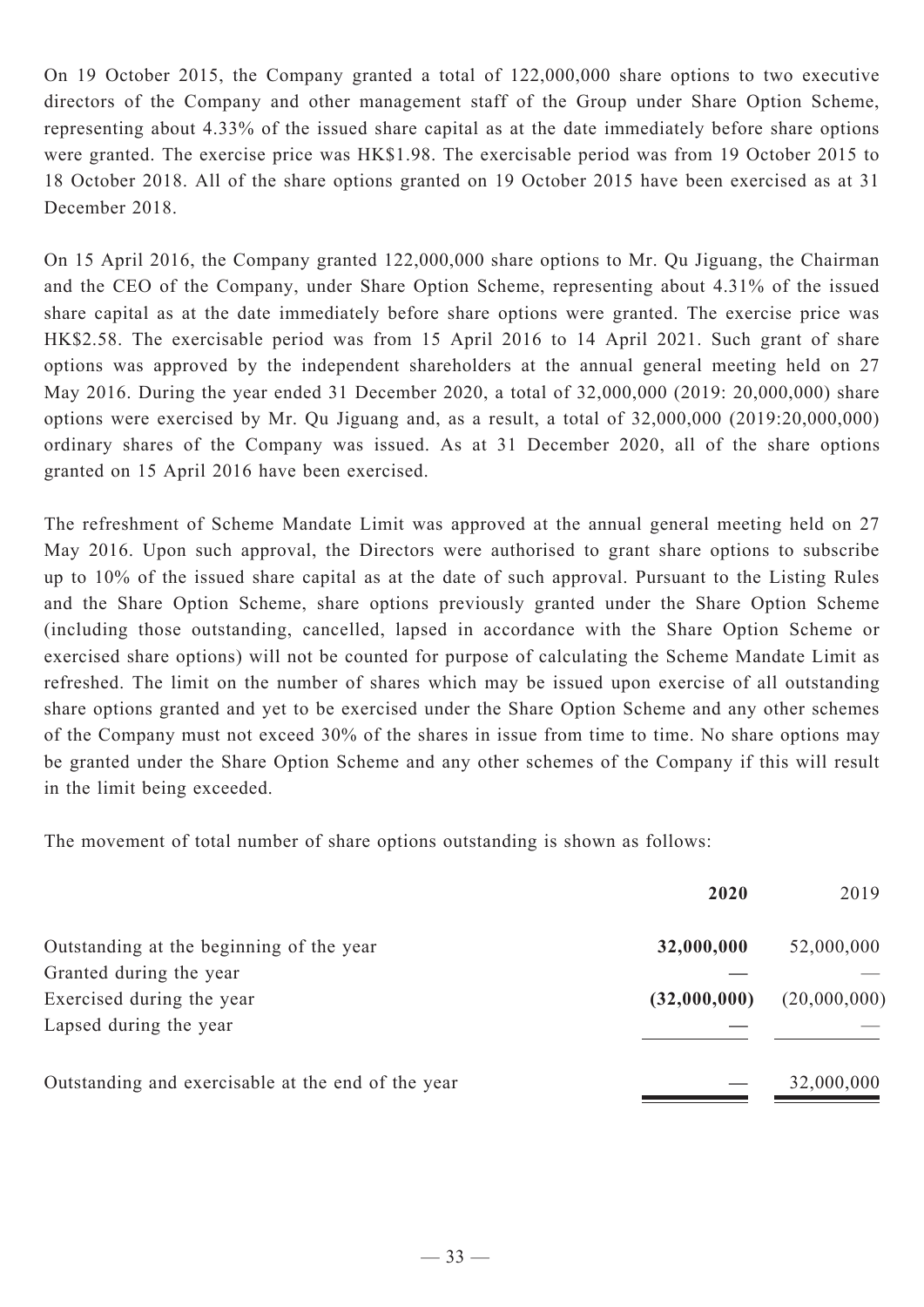The details of share options movements during the year ended 31 December 2020 are shown as follows:

|                            |                  |                                |                                  |                                 |                               | Number of share options         |                                  |
|----------------------------|------------------|--------------------------------|----------------------------------|---------------------------------|-------------------------------|---------------------------------|----------------------------------|
| Name of<br><b>Director</b> | Date of<br>grant | Exercise<br>price<br>per share | Exercisable<br>period            | Outstanding<br>at 1 Jan<br>2020 | Granted<br>during<br>the year | Exercised<br>during<br>the year | Outstanding<br>at 31 Dec<br>2020 |
| Mr. Qu<br>Jiguang          | 15 Apr 2016      | HK\$2.58                       | 15 Apr 2016<br>$-14$ Apr<br>2021 | 32,000,000                      |                               | (32,000,000)                    |                                  |

### **RESTRICTED SHARE AWARD SCHEME**

The Company has adopted the Restricted Share Award Scheme on 27 December 2018 (the "Adoption Date"), pursuant to which existing shares will be purchased by the trustee from the market out of cash contributed by the Group and be held on trust for the participants selected by the Board (the "Selected Participants") until such shares are vested in the relevant Selected Participants in accordance with the terms of the Restricted Share Award Scheme. The purpose and objective of the Restricted Share Award Scheme are to provide the Selected Participants with an opportunity to acquire a proprietary interest in the Company, to encourage and retain such individuals to work with the Company, and to provide additional incentive for them to achieve performance goals. The Restricted Share Award Scheme shall terminate upon the expiry of the period of 10 years from the Adoption Date.

The Board may, from time to time, at its absolute discretion determine the number of restricted Shares to be granted and select any participant to be a Selected Participant with such vesting conditions as it may deem appropriate under the Restricted Share Award Scheme. Participants of the Restricted Share Award Scheme include any individual being an executive director, employee, officer of the Company or any subsidiary. The maximum number of shares which the trustee may purchase with funds contributed by the Group amounts to 60,280,507 Shares, representing 2% of the Company's issued share capital as at the Adoption Date. The maximum number of shares which may be granted to a Selected Participant at any one time or in aggregate may not exceed 1% of the issued share capital of the Company as at the Adoption Date, and the transactions involved shall be in compliance with the requirements of Chapter 14A of the Listing Rules if they fell under the definition of "connected transactions" in Chapter 14A of the Listing Rules.

Since the adoption of the Restricted Share Award Scheme and as at 31 December 2020, no share has been purchased by the trustee and no share has been awarded to any Selected Participants pursuant to the Restricted Share Award Scheme.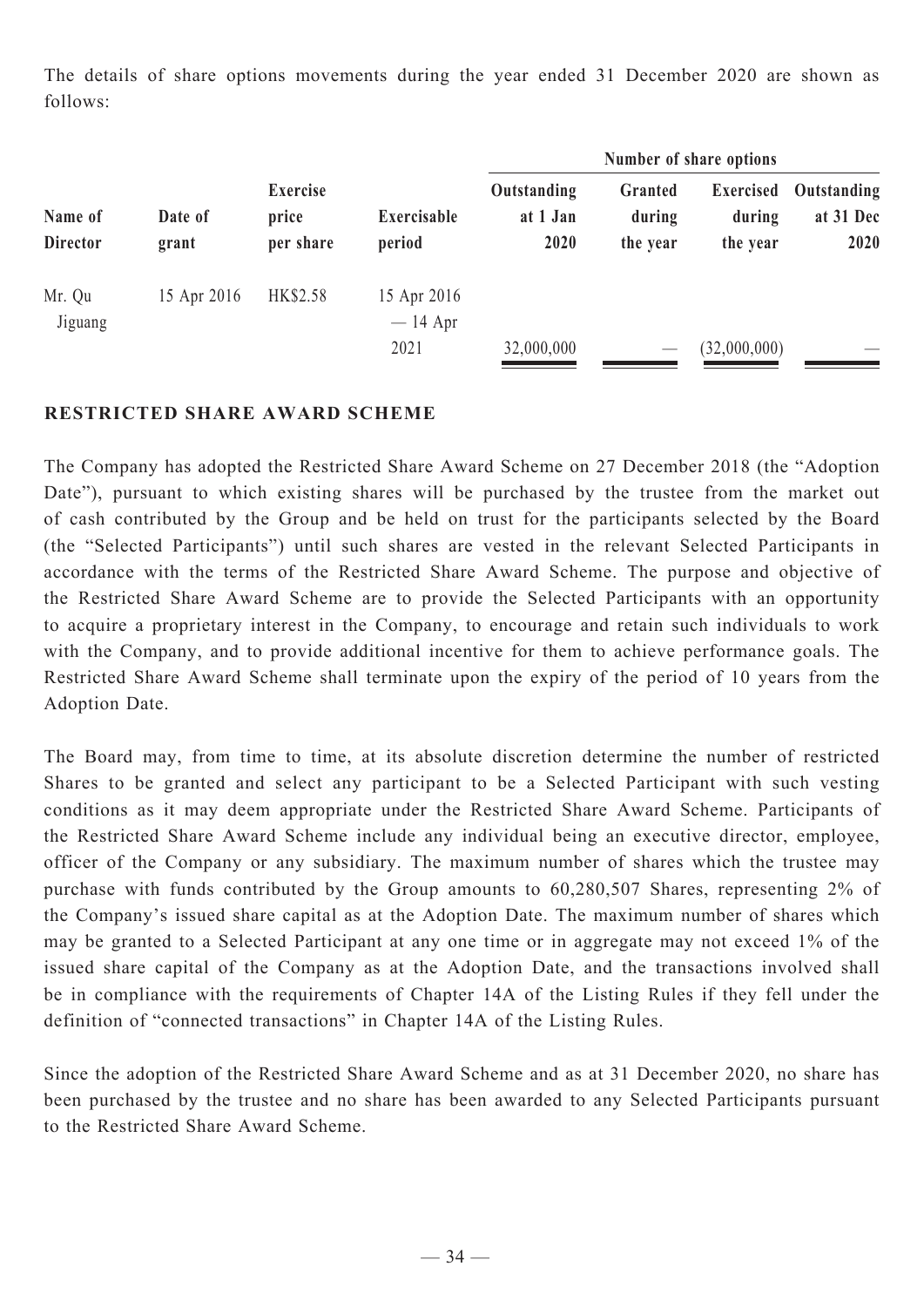### **SUFFICIENCY OF PUBLIC FLOAT**

Based on the information that is publicly available to the Company and within the knowledge of the Directors, it is confirmed that a sufficient public float of more than 25% of the issued capital of the Company has been maintained as at the latest practicable date, being 30 March 2021, and at all times during the year ended 31 December 2020.

### **Model Code for Securities Transactions by Directors**

The Company has adopted the Model Code for Securities Transactions by Directors of Listed Issuers as set out in Appendix 10 to the Listing Rules (the "Model Code"). Having made specific enquiry with all Directors, the Directors confirmed that they had complied with the required standard set out in the Model Code during the year ended 31 December 2020.

#### **Corporate Governance Practices**

The Board is committed to maintaining a high standard of corporate governance. The Board believes that good corporate governance practices are essential for the growth of the Group and for safeguarding and maximizing shareholders' interests.

The Company has adopted various policies to ensure compliance with the code provisions of the Corporate Governance Code (the "CG Code") contained in Appendix 14 of the Rules Governing the Listing of Securities on the Stock Exchange of Hong Kong Limited (the "Listing Rules"). During the year ended 31 December 2020, the Company has complied with all applicable code provisions of CG Code except the followings:

Code provision A.2.1 of the CG Code stipulates that the roles of chairman and chief executive officer should be separate and should not be performed by the same individual. The Board appointed Mr. Qu Jiguang as the Chairman, who was responsible for the leadership and effective running of the Board. Mr. Qu Jiguang has also assumed the role as the chief executive officer of the Company, who was delegated with the responsibilities to lead the management implementing the business strategies of the Group. The Company believes that vesting both roles in Mr. Qu Jiguang will allow for more effective planning and execution of business strategies. As all major decisions are made in consultation with members of the Board, the Company believes that there is adequate balance of power and authority in place.

Code Provision A.6.7 stipulates that, generally, independent non-executive directors and other nonexecutive directors should also attend general meetings to gain and develop a balanced understanding of the views of shareholders. For the annual general meeting of the Company held on 22 May 2020, Mr. Feng Hao, the non-executive director of the Company, was unable to attend the meeting because he had more important business engagements on that day.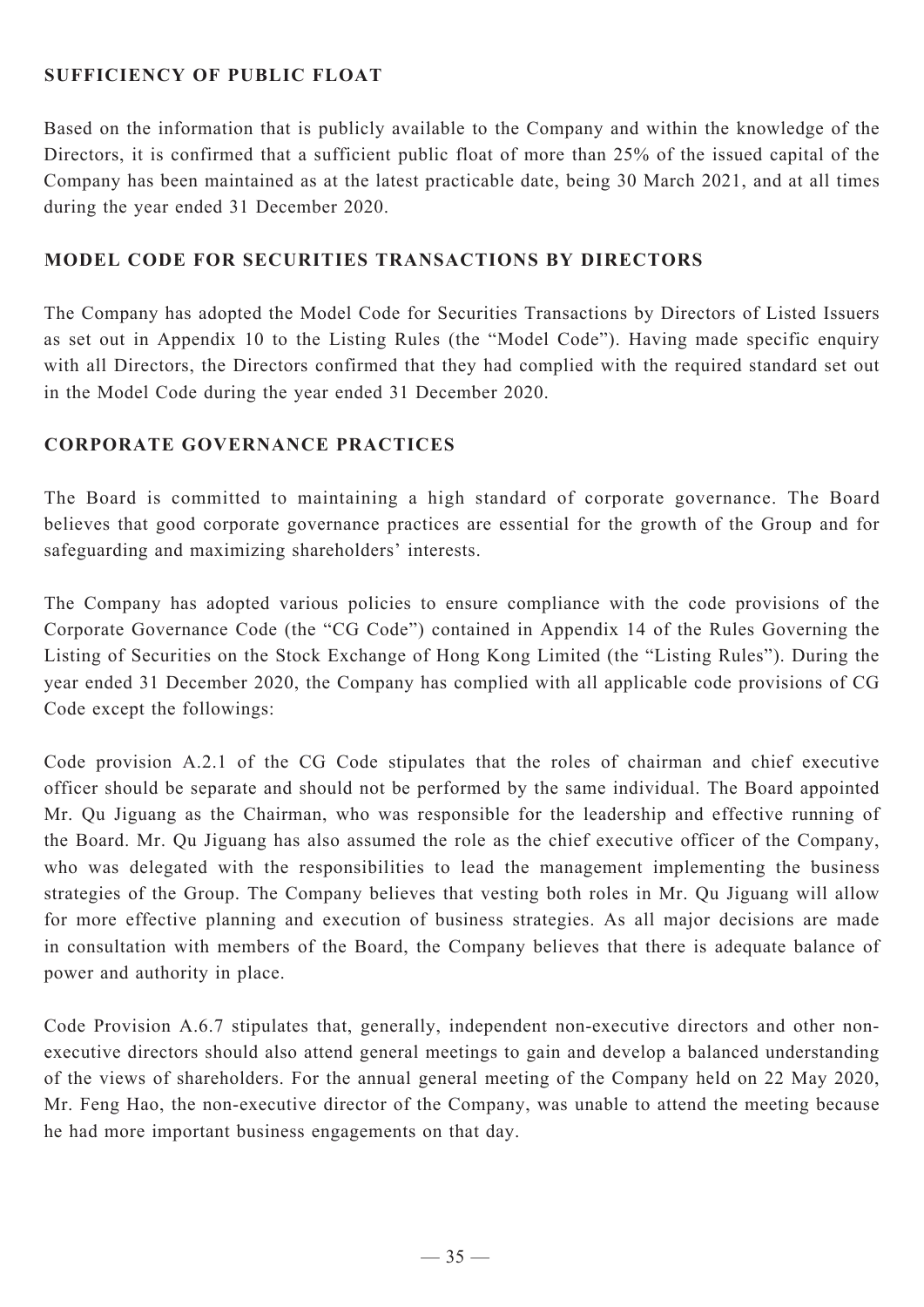### **AUDIT COMMITTEE**

The audit committee of the Company has reviewed the Group's annual results for the year ended 31 December 2020 in conjunction with the Group's external auditors.

The financial figures in respect of Group's consolidated statement of financial position, consolidated statement of profit or loss and other comprehensive income and the related notes thereto for the year ended 31 December 2020 as set out in the preliminary announcement have been compared by the Group's auditor, KPMG, Certified Public Accountants, to the amounts set out in the Group's audited consolidated financial statements for the year and the amounts were found to be in agreement. The work performed by KPMG in this respect did not constitute an audit, review or other assurance engagement in accordance with Hong Kong Standards on Auditing, Hong Kong Standards on Review Engagements or Hong Kong Standards on Assurance Engagements issued by the Hong Kong Institute of Certified Public Accountants and consequently no assurance has been expressed by the auditor.

#### **DIVIDENDS**

The Company considers paying dividends twice a year, which are interim dividend and final dividend. From time to time, the Board may declare interim dividend. Under normal business conditions, and subject to the approval by the shareholders in a general meeting, the Board may recommend final dividend to maintain a stable dividend payout ratio (defined as the aggregated amount of interim dividend and final dividend in each financial year divided by the Group's audited net profits attributable to the shareholders in that year) but there is no assurance that dividends will be paid in any particular amount for any given period. The Board may also declare special dividends in addition to such dividends, or consider the issuance of bonus shares on a basis permitted by the applicable laws and regulations as it considers appropriate.

For the year ended 31 December 2020, an interim dividend of HK\$0.05 per share was declared on 25 August 2020 and paid on 23 September 2020 (2019: HK\$0.05 per share). The Board recommended a final dividend of HK\$0.05 per share (2019: HK\$0.06 per share) which, together with the interim dividend, will result in total dividends of HK\$0.10 per share for the year ended 31 December 2020 (2019: HK\$0.11 per share). The payment of the final dividend is subject to the approval in the forthcoming annual general meeting.

In order to qualify for the proposed final dividend to be approved at the forthcoming annual general meeting, all properly completed transfer forms, accompanied by the relevant share certificates, must be lodged with the Company's branch share registrar and transfer office in Hong Kong, Computershare Hong Kong Investor Services Limited at 17M Floor, Hopewell Centre, 183 Queen's Road East, Wanchai, Hong Kong by no later than 4:30 p.m., Wednesday, 26 May 2021 which is the Record Date for the proposed final dividend. The proposed final dividend is expected to be paid on or about Tuesday, 8 June 2021.